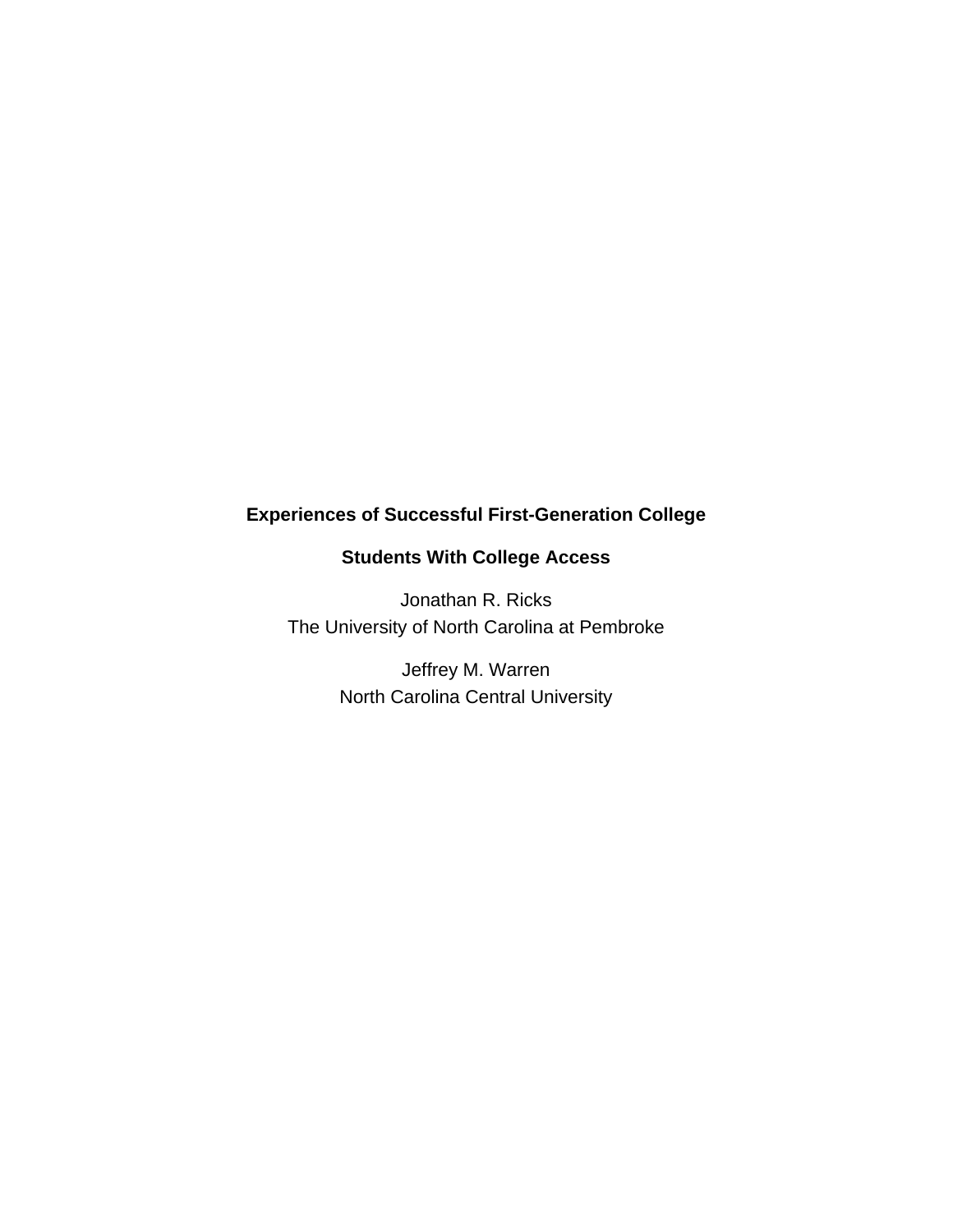## **Abstract**

A plethora of educational research suggests that first-generation college students (FGCS) are at a distinct disadvantage when attempting to access college. Much of the research on this population examines the struggles these students face. Using a phenomenological approach, this qualitative study investigated lived experiences of ten *successful* FGCS enrolled at an historically Black university in southeastern United States. Themes emerged related to the participants' pre-college circumstances, decision to attend college, and experiences accessing college. The results of the study serve as a guide for professional school counselors who aim to develop preventative measures and promote social and cultural capital for prospective FGCS.

*Keywords*: first-generation college students, cultural capital, social capital, school counseling, college access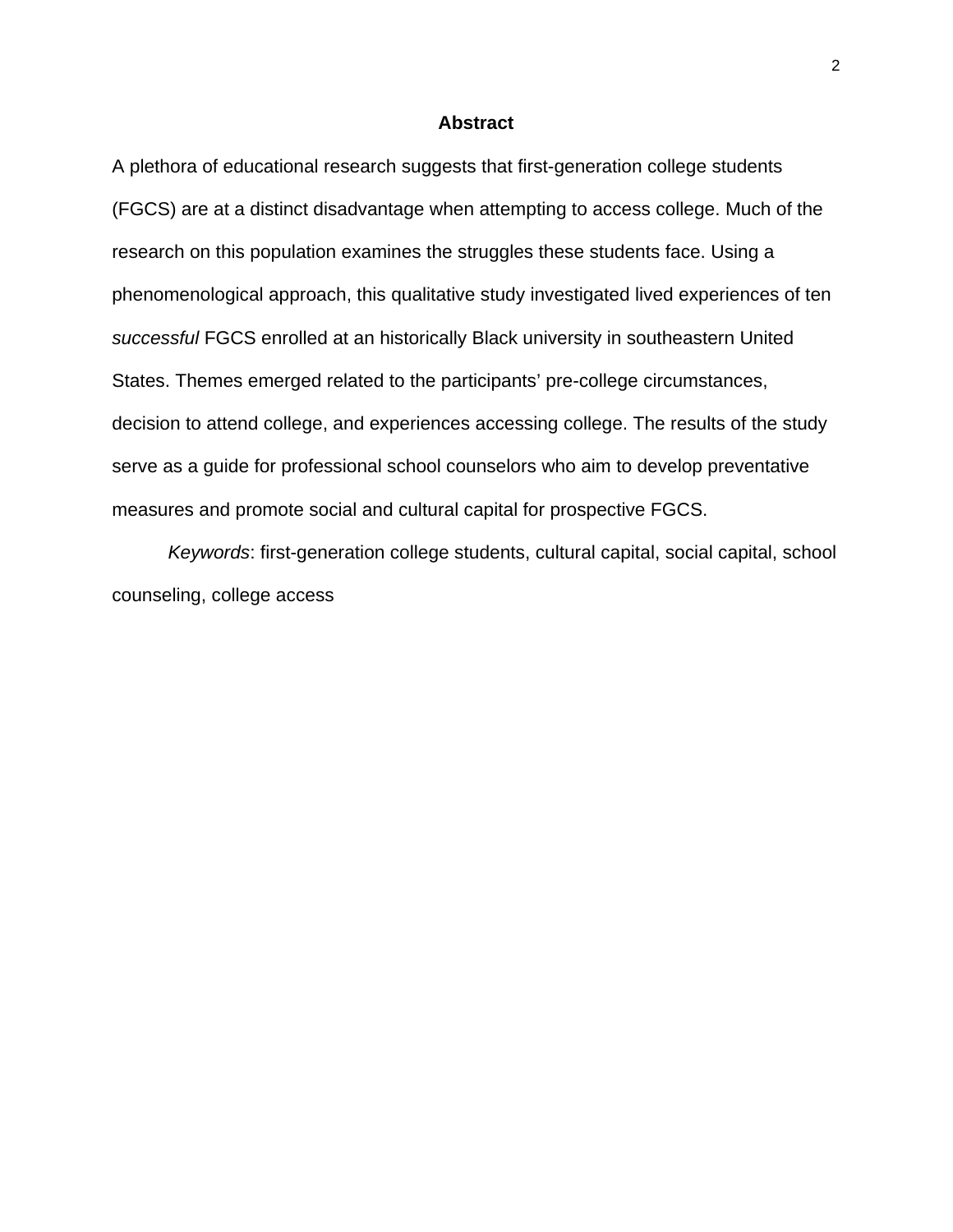#### **Experiences of Successful First-Generation College**

#### **Students With College Access**

Postsecondary education is more accessible today than at any point over the past 50 years (Brock, 2010; Pew Research Center, 2019). State and federal governments have continued to offer programs that promote college preparation and provide financial support for postsecondary education. These initiatives include the federally subsidized loan program, Pell grants, Race to the Top funding, GEAR UP, and the First in the World program (Brock, 2010; U.S. Department of Education, 2016). Lowincome students and students of color have utilized these programs to gain access to college. As a result, the percentage of low-income students and students of color, many of which are first generation college students (FGCS), enrolled in college increased by 8% and 18% respectively, from 1996 to 2006 (Pew Research Center, 2019). Of FGCS in the U.S., approximately 38% are Hispanic, while around 23% and 17% are African American and American Indian, respectively; many are from low-income families (Prospero & Vohra-Gupta, 2007; Saenz et al., 2007).

Despite programs that increase access to college, students, especially those who are FGCS, are faced with myriad decisions and factors to consider as they matriculate toward postsecondary education (Falcon, 2015). For example, FGCS are more likely to experience academic difficulties, have lower grades, work more during college than continuing-generation students, have fewer financial resources, and receive less rigorous college preparation (Falcon, 2015; Stephens et al., 2012). While many factors influence postsecondary decisions, school counselors can help FGCS and their families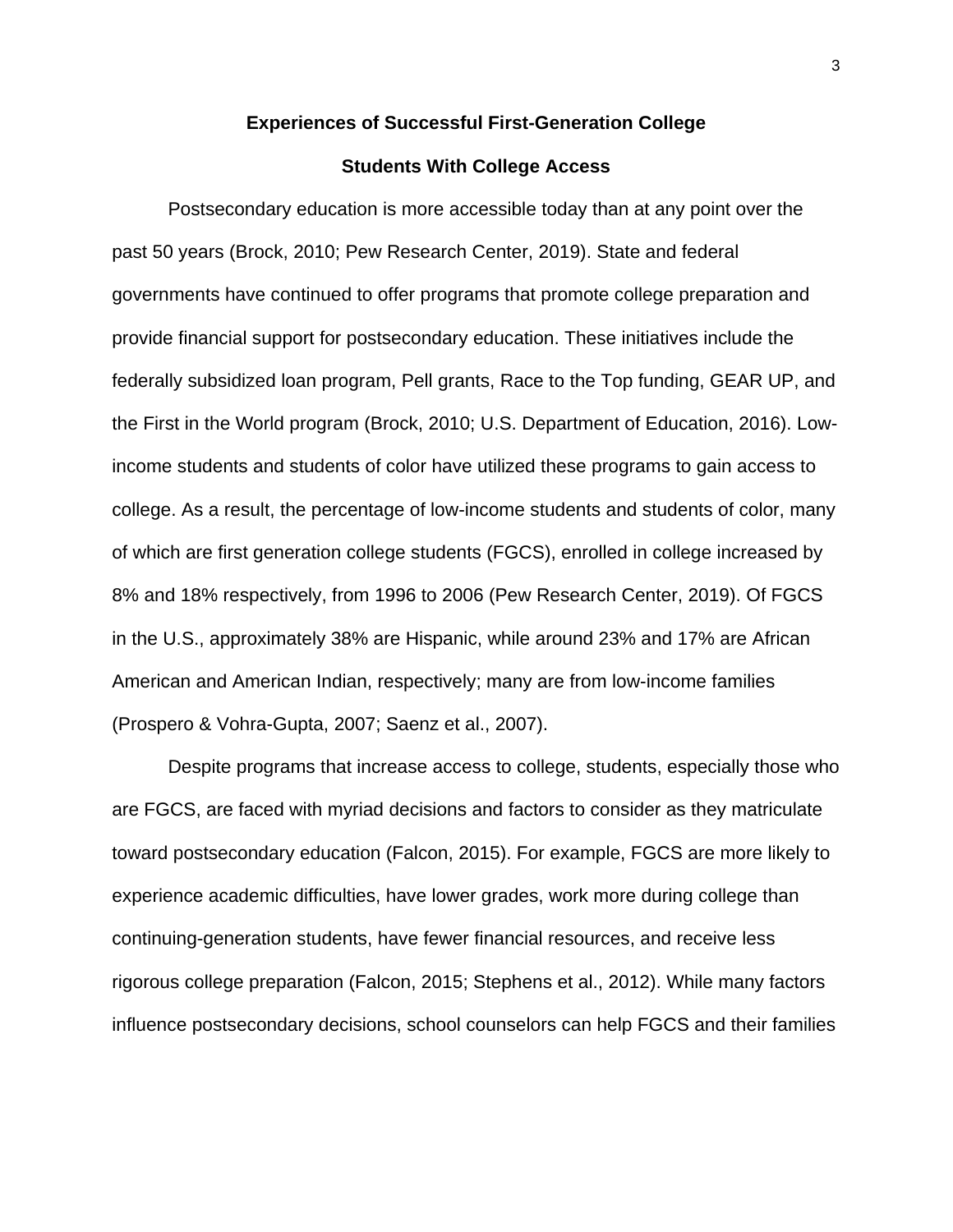navigate the college-going process and facilitate the development of pathways to college access and success (Bryan et al., 2017; Warren et al., 2020).

Professional school counselors deliver comprehensive school counseling programs that promote the academic, social emotional, and career development of all students (American School Counselor Association [ASCA], 2019). The ASCA National Model (2019) and the ASCA Mindsets and Behaviors (ASCA, 2014) serve as guides for school counselors who aim to support students' efforts to pursue postsecondary education. School counselors are student advocates and change agents who strive to remove barriers and increase access to college by assisting students with decision making and application completion (Lapan et al., 2014; Poynton et al., 2019). For example, Oreopoulos and Ford (2019), described a college access curriculum for high school students that increased college-going rates by 5%. These types of college access-focused interventions are valuable because many students, such as prospective FGCS, have the ability to go to college, yet lack the "social capital and skills to navigate postsecondary education," (McGaughy & Venezia, 2015, p. 2). School counselors play a critical role in helping prospective FGCS build social and cultural capital, thus increasing their access to college. However, many school counselors have reported a lack of preparedness to engage in this work (Brown et al., 2017). This article explores college access experiences of FGCS in their senior year of college and offers recommendations for enhancing college access practices among school counselors.

#### **First-Generation College Students**

FGCS are college students whose parents did not attend and earn a degree from a college or four-year university (Redford & Mulvaney Hoyer, 2017). FGCS constitute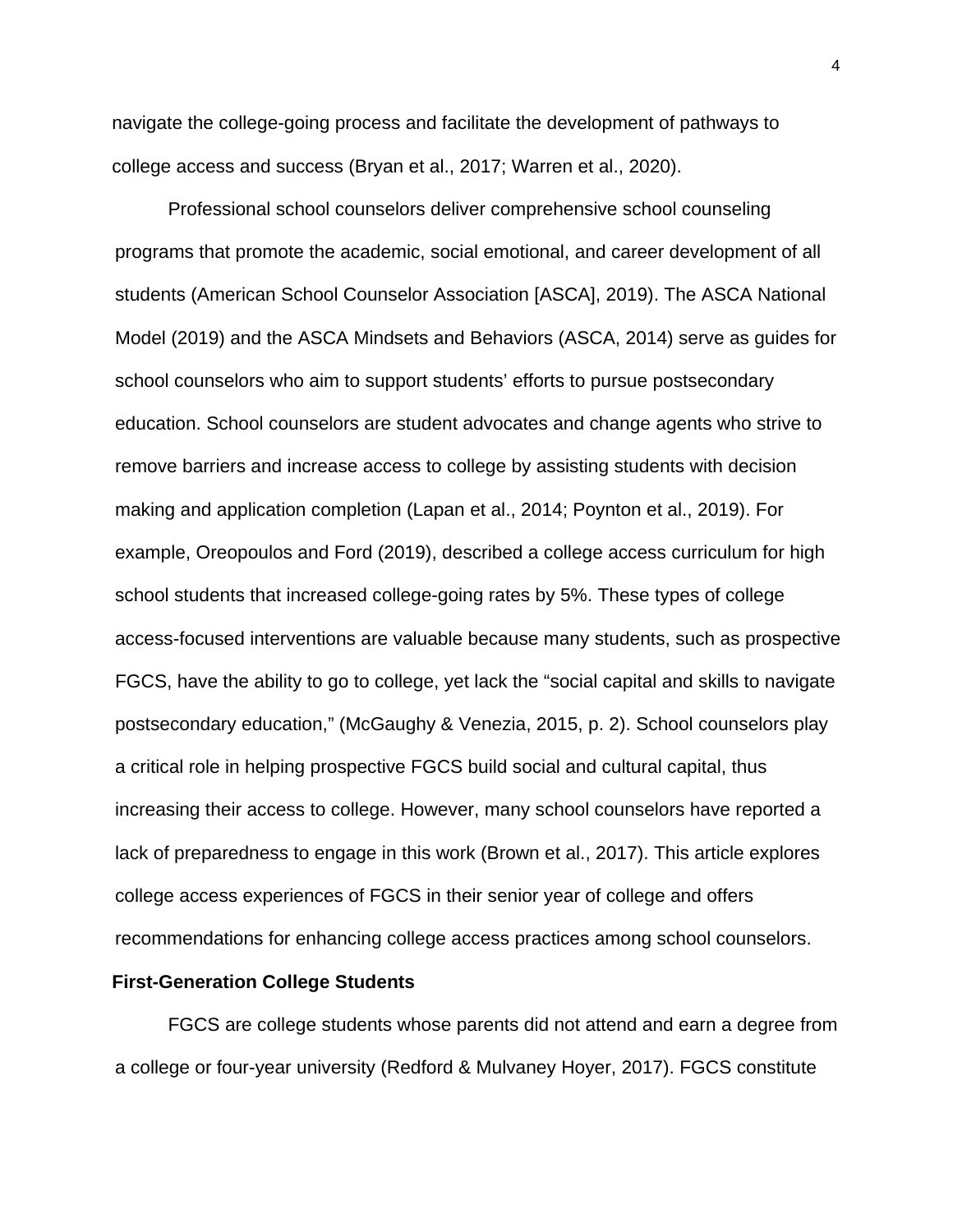one third of all college students, but only 27% of these students earn degrees within four years (Whitley et al., 2018). Greenwald (2012) reported that 90% of FGCS do not graduate with a degree within six years of initial enrollment. These outcomes are bleak and likely are a result of a lack of knowledge and experience inherent to FGCS.

FGCS often have deficits in cultural (Dumais & Ward, 2010) and social (McDonough, 1997) capital, which serve as obstacles to college access. Bourdieu (1977) described *cultural capital* as the ability to communicate and understand the higher education system of operations, as well as a mastery of processes to secure financial resources and academic support. Meanwhile, *social capital* is defined as the value of a relationship that provides support and assistance in certain social situations (Bourdieu, 1977). FGCS often come from families lacking institutionalized cultural capital or knowledge of college degrees and credentials, and therefore lack the experience of the college selection and application process (Castleman & Page, 2013). According to Swartz (1997), "A child's ambitions and expectations with regard to education and career are structurally determined products of parental and other reference-group educational experience and cultural life" (p. 197). Many FGCS will forego pursuit of a college degree; they believe that college is not an option and lack the sense of entitlement or belonging of non-first-generation counterparts (Bourdieu,1977).

Most research suggests that FGCS are at a distinct disadvantage in terms of academic preparation, cultural knowledge, and access to hidden rules of college success, and socioeconomic status (Bourdieu & Passeron, 1992; Bui, 2002; Falcon, 2015). According to Pascarella et al. (2004), FGCS face challenges in three major areas: pre-college characteristics, persistence, and graduating from college. Regarding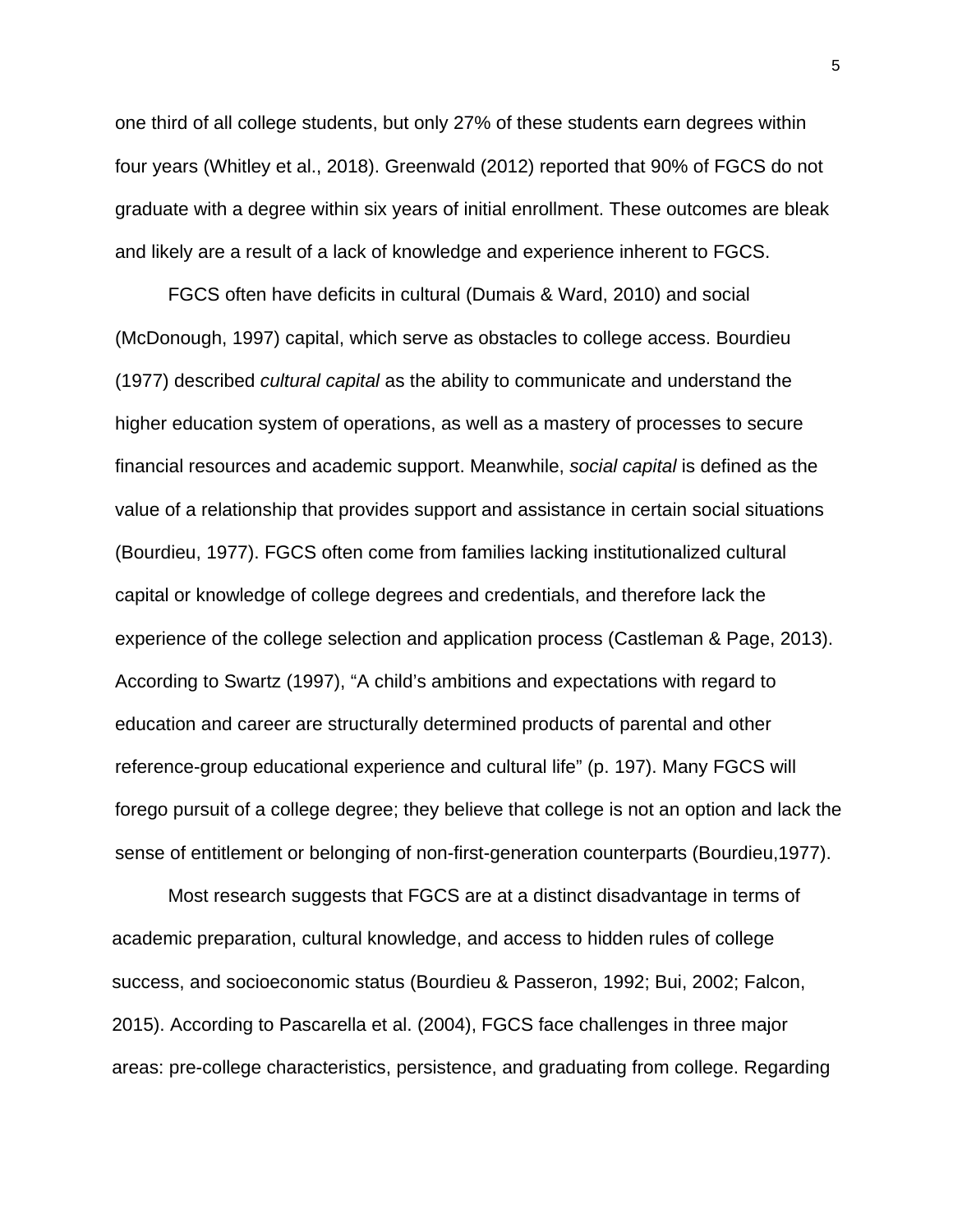pre-college characteristics, FGCS often are less prepared academically and have lower high school grade point averages and lower college admission standardized test scores. FGCS are more likely to attend high schools that lack a rigorous college preparatory curriculum needed for college level coursework (Zalaquett, 1999). Additionally, FGCS often enter a college environment that is drastically different from their previous experiences which leads many to feel unwelcome and marginalized (Falcon, 2015). An institution's diversity of student body, parents' level of education, peer groups, academic readiness, and family income also are examples of factors that impact access to higher education (Stephens et al., 2014; Wilkins, 2014).

Whereas there is a wealth of research available that outlines the obstacles and challenges of FGCS, literature that describes assets these students possess is limited. According to Garrison and Gardner (2012), FGCS possess personal assets and strengths including proactivity, goal direction, optimism, and reflexivity; their lived experiences tend to influence the development of these assets. Additional research may further explain the assets and capital possessed by successful FGCS. The current study explored the lived experiences of successful FGCS in their senior year of college. The purpose of this exploratory investigation was to gain insights from the direct accounts of FGCS about their college access experiences. One central research question was explored: What are the lived experiences related to accessing college for successful FGCS? To answer this main question, three sub-questions were explored: (a) What are the pre-college experiences of FGCS who achieve success in higher education? (b) What factors influence FGCS decision to attend college? and (c) What and who helps FGCS obtain admission to a college or university?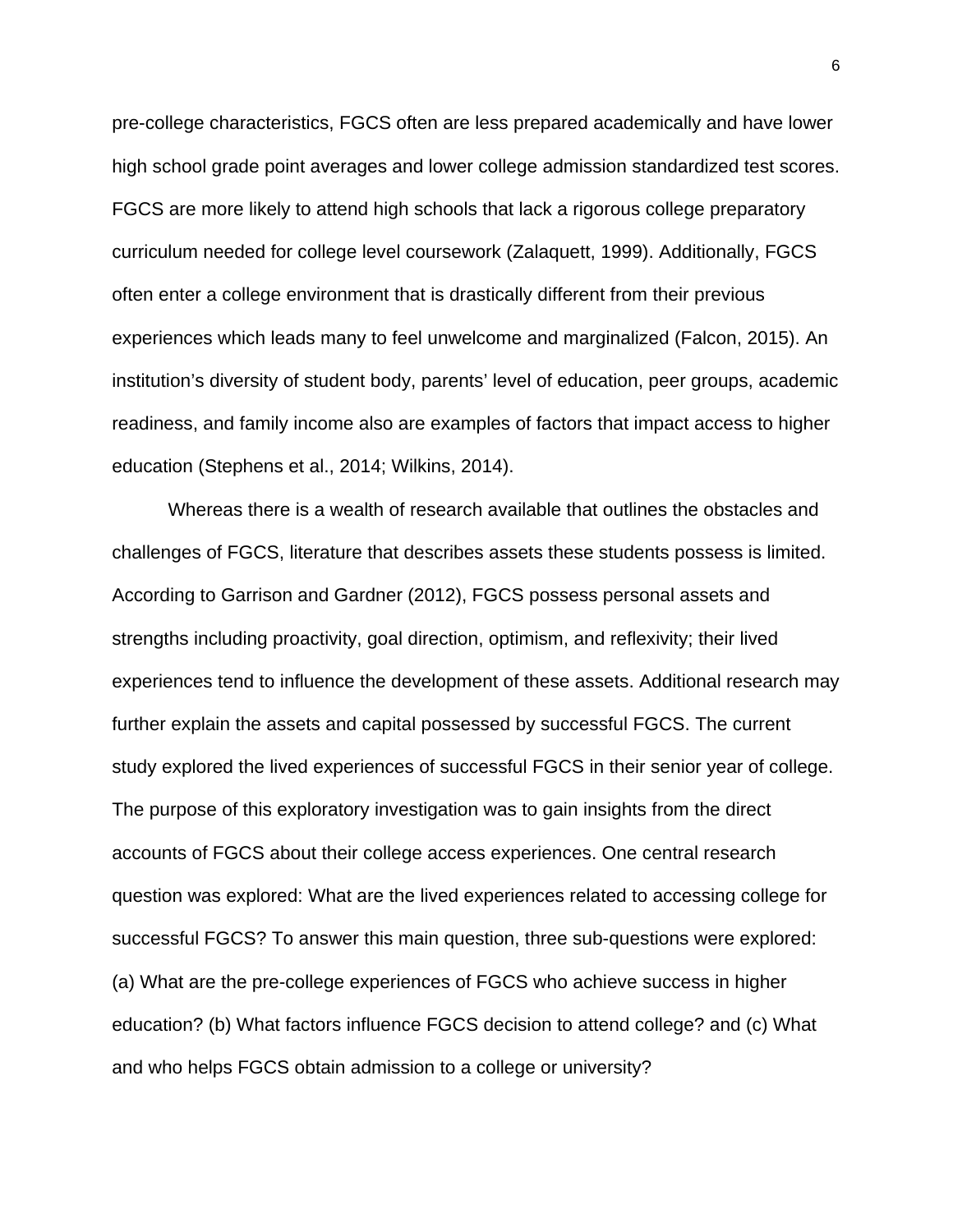#### **Method**

#### **Design Overview**

A qualitative, phenomenological approach was employed in this study. A phenomenological study was conducted because this type of research is discoveryoriented and aims to clarify the meaning of the experience for the individuals living the phenomenon (Creswell & Poth, 2017). Phenomenology emphasizes a person's construction of their everyday life and their world. Hays and Singh (2012) noted that a main goal of qualitative research is to assess a participant's intentionality, or internal experience of being conscious of something. This study aimed to garner a fresh, unbiased perspective of the ways successful FGCS accessed college through the eyes of participants who had direct, immediate experiences related to the phenomenon.

#### **Participants**

The purposeful sample in this study included 10 successful FGCS in their senior year at a public, historically Black university in the southeastern United States. A successful FGCS was defined as a student who met the criteria of a FGCS designation, had an above average grade point average (equal to or greater than 3.0), and was classified as a college senior. The participants' grade point averages ranged from 3.0 to 3.9; the average was 3.36. The participants included eight female and two male students aged 20 to 25. Eight African American students, one White student, and one multi-racial student participated in this study. Participants' academic majors included social sciences, communications, and biological sciences.

# **Procedures**

A protocol outlining the research was reviewed and approved by the university's institutional review board. An email that included an explanation of the study and an

7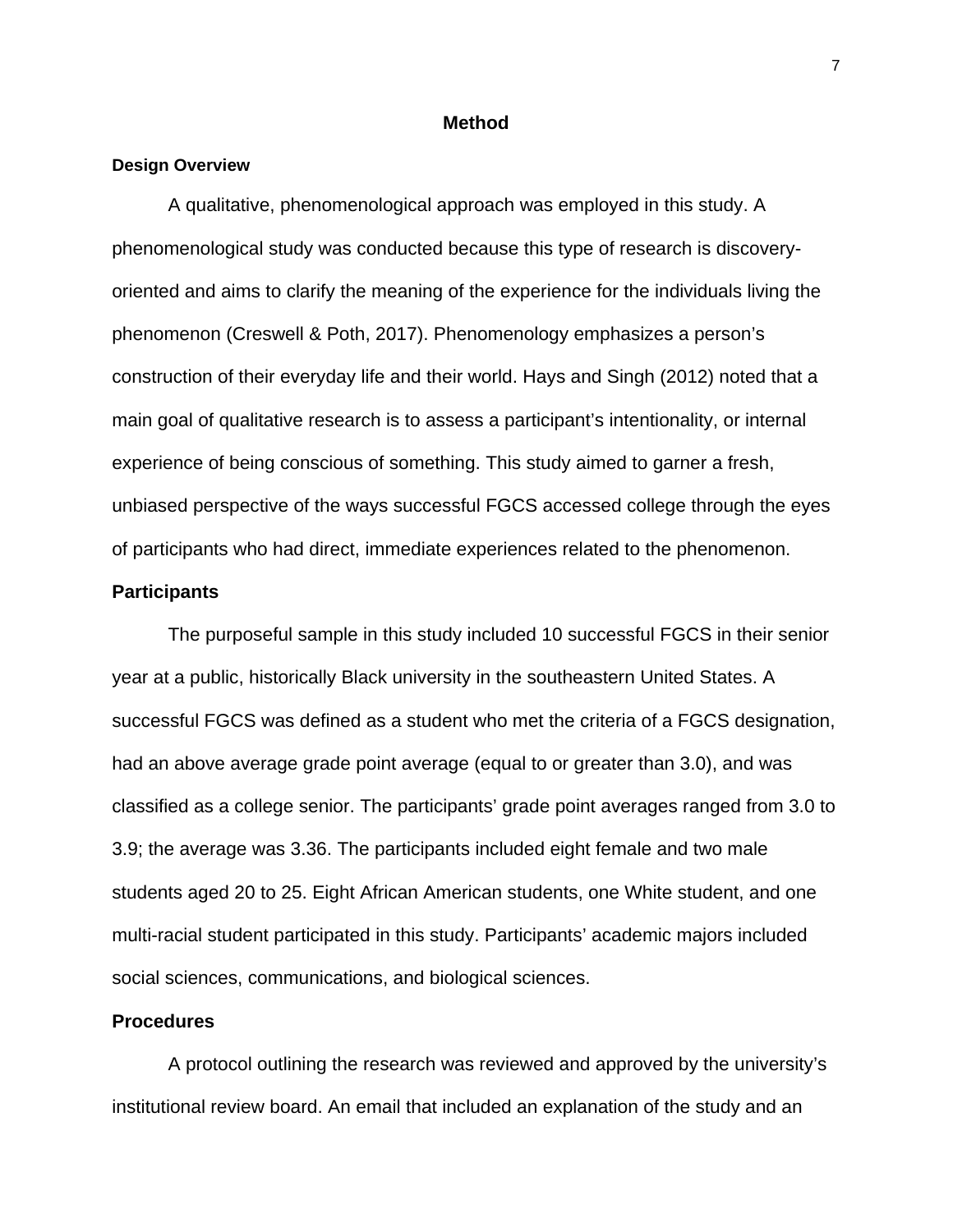invitation to solicit participation was used. The email was sent by the university registrar's office to all students who met eligibility criteria. Interested students were asked to email the researcher (first author). In-person interviews were conducted in an office on the university campus.

Each interview was recorded using an audio recorder that did not have Internet capabilities. Interviews ranged in length from 31 minutes to 64 minutes with an average length of 44 minutes. During each interview meeting, the researcher reviewed and discussed the research study and informed consent. During and after each interview, the researcher recorded written memos to describe findings as they developed. Writing initial thoughts about the research experience and the participants' responses in the research notes are important parts of the data collection process (Creswell & Poth, 2017). Memos were used with other data during the analysis stage of the study.

## **Research Team**

The primary researcher in this study was a 37-year old, White male who identified as a FGCS and served as a school counselor for seven years in a rural, lowwealth community where he supported a large percentage of prospective FGCS. The researcher also worked as an academic advisor at a public university where he served several FGCS during their first two years of college. The coding team included the primary researcher and two other counselor educators who held doctoral degrees. Both counselor educators identified as White and female and had completed coursework in qualitative research methods and had previously engaged in qualitative research. One had a background in school counseling, the other had expertise in addiction counseling.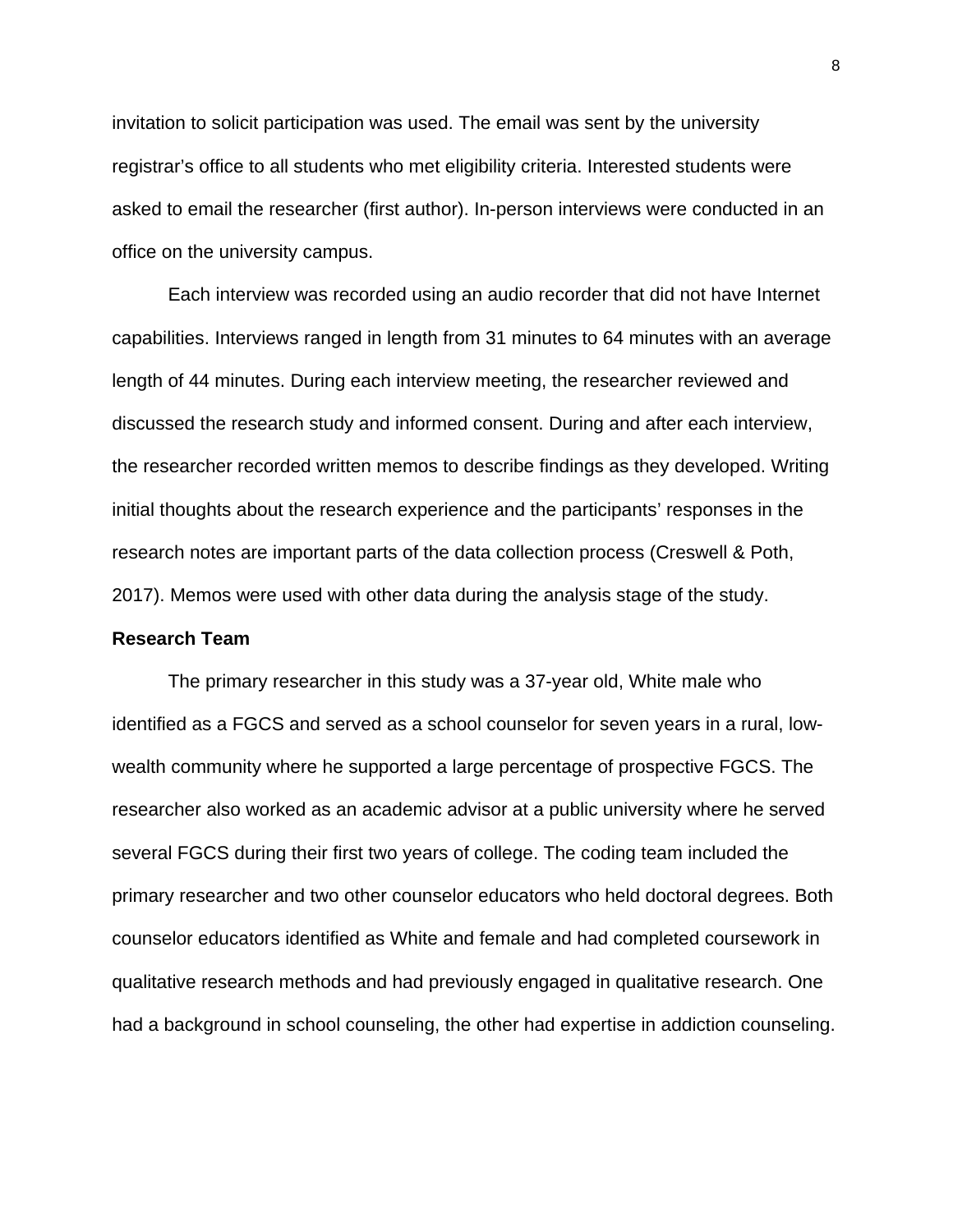# **Data Collection**

A semi-structured, open-ended interview and a demographic questionnaire were used to capture the lived experiences of the participants. This type of data collection was chosen because interviews: (a) allow participants to describe what is meaningful or important in their own words, (b) may help the researcher understand the participants' story, and (c) allow the researcher to probe for more details while ensuring that participants are interpreting questions correctly (Hays & Singh, 2012).

#### *Demographic Questionnaire*

Hays and Singh (2012) suggested utilizing a written background or demographic questionnaire to get basic participant information because the answers to these questions are concrete and superficial. A written demographic questionnaire was administered to obtain the participants' gender, age, ethnicity, and current college grade point average.

#### *Interview*

A semi-structured, in-depth interview was conducted because it allowed participants to have more say in the structure and process of the interview. Creswell and Poth (2017) reported that a semi-structured interview is the most culturally appropriate method for capturing the participant's voice; it provides a richer picture of the phenomenon under investigation. The interview consisted of five open-ended questions and one introductory request to provide background information. Examples of interview questions include: When did you realize you wanted to go to college and what helped you make this decision? and Describe any obstacles you faced in planning, applying, and paying for college?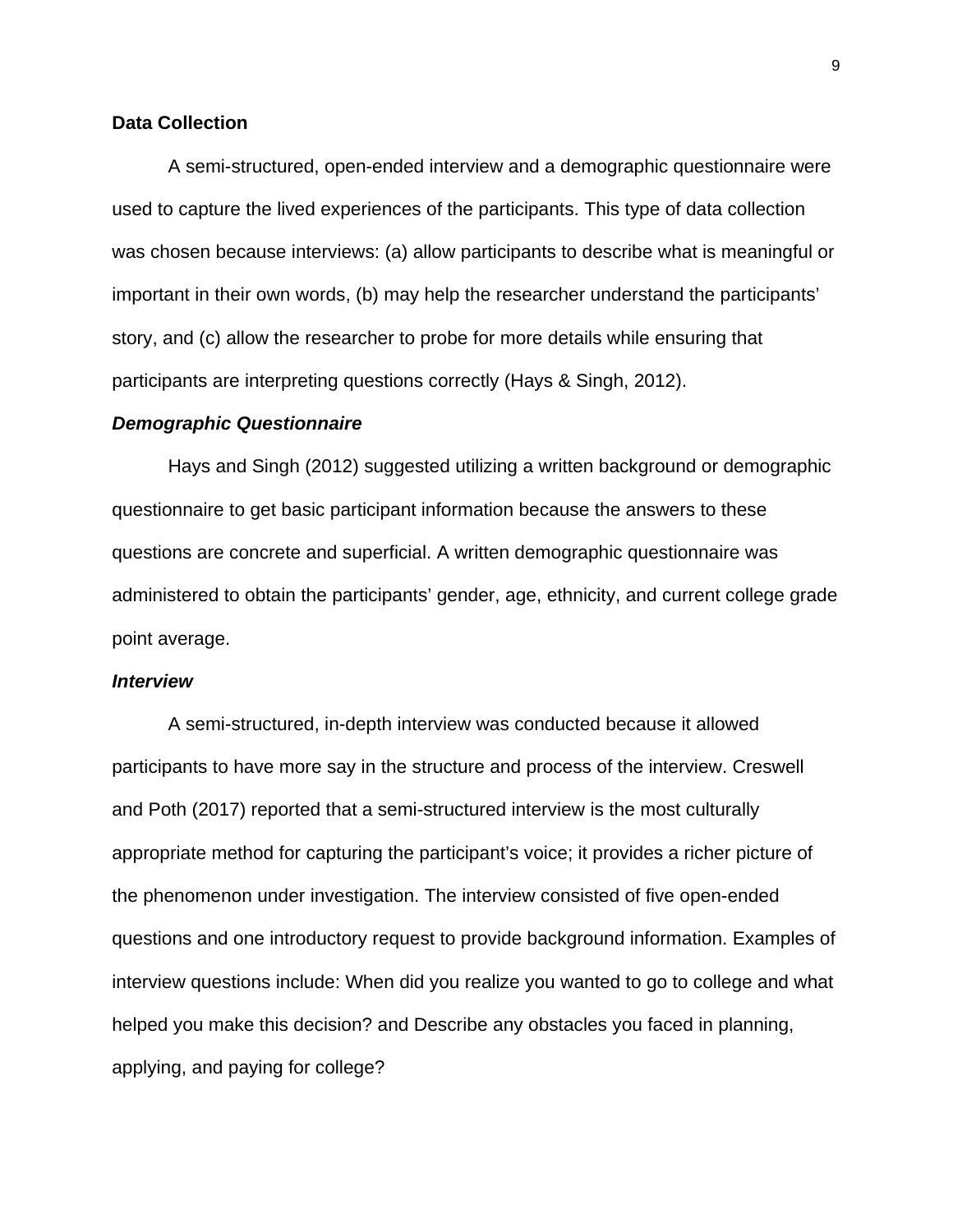#### **Data Analysis**

The researcher transcribed the in-person interviews verbatim. A member check was conducted by emailing the transcript of their interview to each participant; they reviewed their transcript for accuracy and provided additional information. After receiving the transcripts from the participants and addressing any discrepancies and new information, the coding team reviewed the transcripts.

The research team developed a list of significant statements from the participants' transcripts. Each statement was evaluated as having equal importance. The team developed a list of non-repetitive, non-overlapping statements. Additionally, the research team performed data reduction and elimination by checking each significant statement for its applicability to understanding the phenomenon (Creswell & Poth, 2017). The team then took the statements and grouped them into larger units of information called themes. After this open coding procedure, the team evaluated the coded statements for patterns to determine which experiences occurred most frequently (Miles et al., 2020). The team negotiated the themes found from each member and consensually agreed on major themes to include as findings of this study.

#### **Trustworthiness**

Several strategies were used in this study to enhance trustworthiness of the research process, data interpretation, and presentation of findings. It is important for researchers to use multiple strategies that address the research process and use strategies that are appropriate for the research tradition guiding the study (Hays & Singh, 2012). In this study, the researcher used field notes and memos, persistent observation, member checking, triangulation of research methods, thick description, and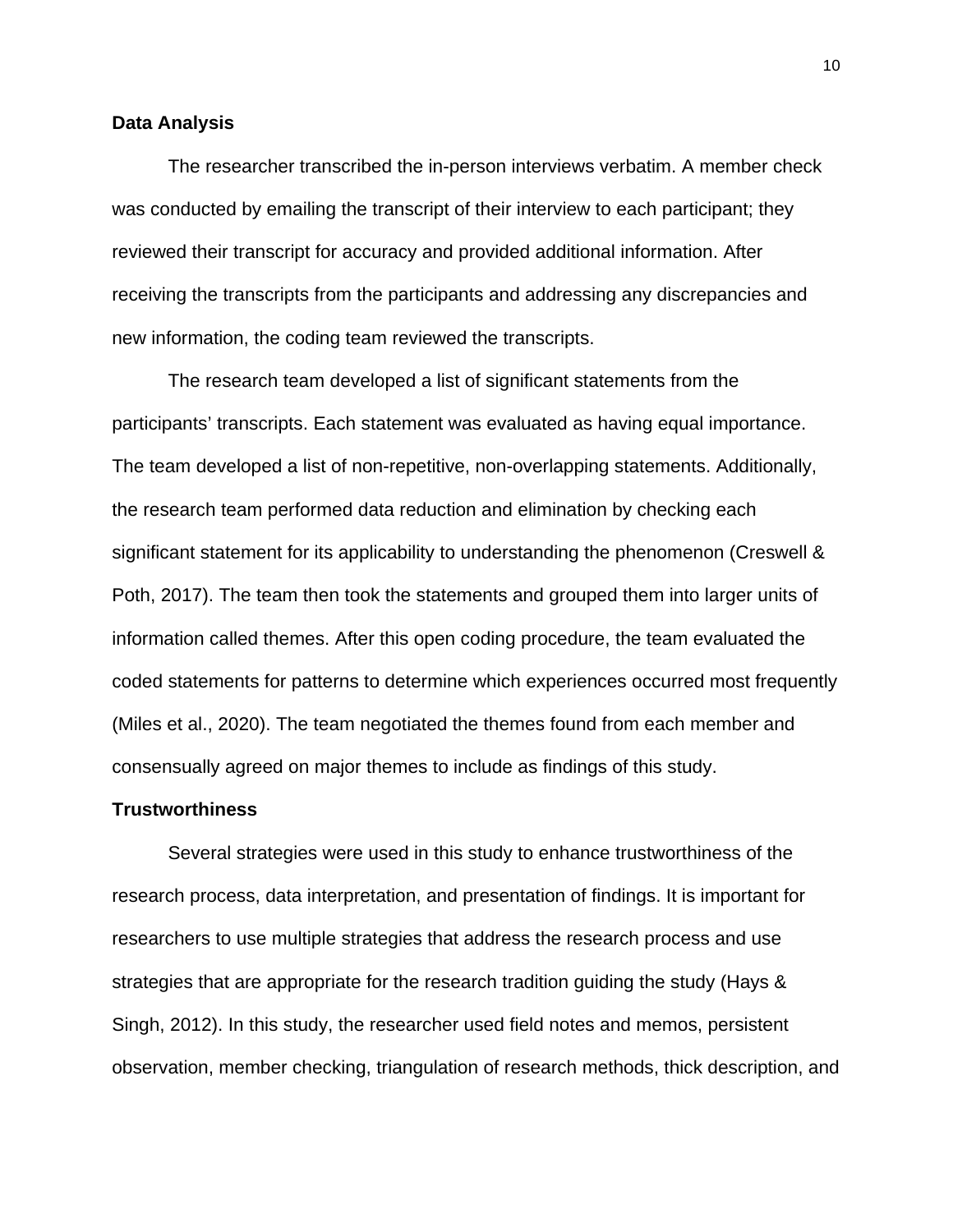bracketing to strengthen trustworthiness. The opinions and thoughts of researchers are part of the research process as it provides a "lens into the research process itself" (Hays & Singh, 2012, p. 137). Due to his personal identity and his years of supporting FGCS, the researcher (first author) took efforts to bracket his experiences and beliefs throughout the study by keeping a personal reflexive journal during data collection and analysis (Hays & Singh, 2012). These strategies are appropriate and aid in maintaining the integrity of phenomenological inquiry.

#### **Findings**

Seven themes emerged as findings of this study: (a) students' family-related circumstances, (b) participants' education-related circumstances, (c) participants' personal and environmental characteristics, (d) internal influences to the decision to attend college, (e) external influences to the decision to attend college, (f) supports in obtaining college admission, and (g) challenges faced in accessing college.

#### **Family-Related Circumstances**

Participants specifically provided information about their families including their relationships with relatives and the role they played in the participants' educational journey. One participant said, "I went to three different high schools because my mom got remarried. I think that, that takes a toll on you but I made it through."

Another participant stated that even though her mother did not attend college, she valued education and helped her prepare for college. She stated, "I went to a private Catholic school for middle school and high school. We grew up low-class where most of the families were battling drug problems." Another student said, "I ended up in foster care because [of] some things that transpired. I recently aged out at the age of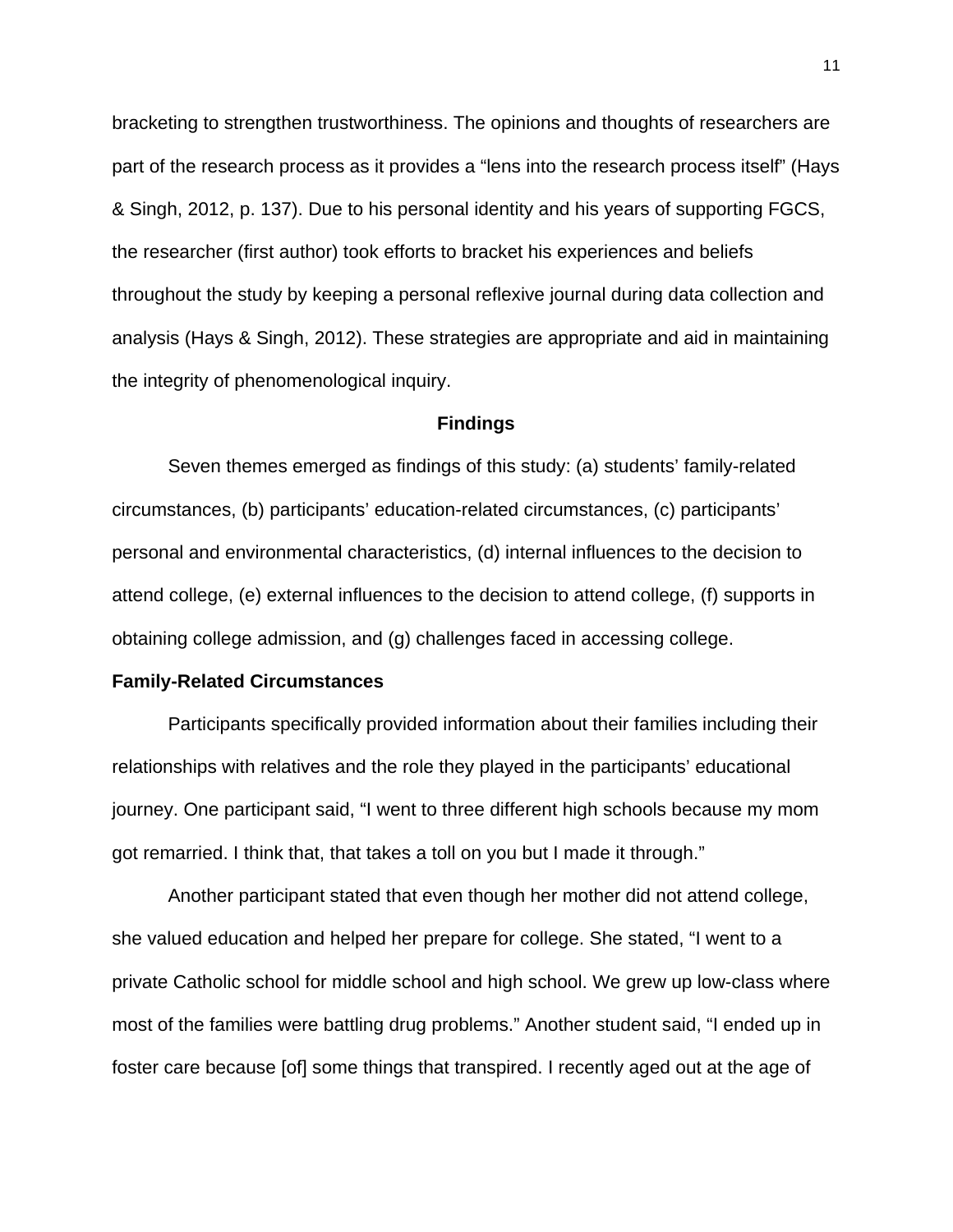21." One participant stated, "I'm really family-oriented. Even though my family's two and a half hours away, I speak to, um, everybody in my family almost every day." She mentioned not being able to go a day without communication with her family.

#### **Education-Related Circumstances**

The participants described their pre-college educational experiences in detail. One participant described her high school by stating, "The only people that went to college [where] if you played sports and got a scholarship. The school I went to was sort of a sports school so everybody got scholarships." She further described her lack of preparation in high school. "In high school, you know your coach dealt with everything for you. He was like, 'Oh let me see, let me talk to your teacher and see if I can help you with this. I was more spoon fed."

Another participant described a high school teacher. She shared, "I struggled in high school with math. And so coming from a little bitty county, I don't think that the teachers put as much effort into the students as they should. They really didn't care."

One student was strong academically in high school. She stated, "I always kept good grades. That's [are] just my personal values." She explained that this played a factor in deciding to attend college. Her mother also reinforced her efforts. "I was involved in a lot of extracurricular activities and my mom supported a lot of those."

Some participants attended high schools that had a strong focus on college preparation. One participant's high school graduating class had a large number of students enrolled in college:

Um the high school I went to is very college bound. It was 132 students in my graduating class and 131 went straight to college and 1 went into the work field. So it was somewhat of an expectation to keep on going to college.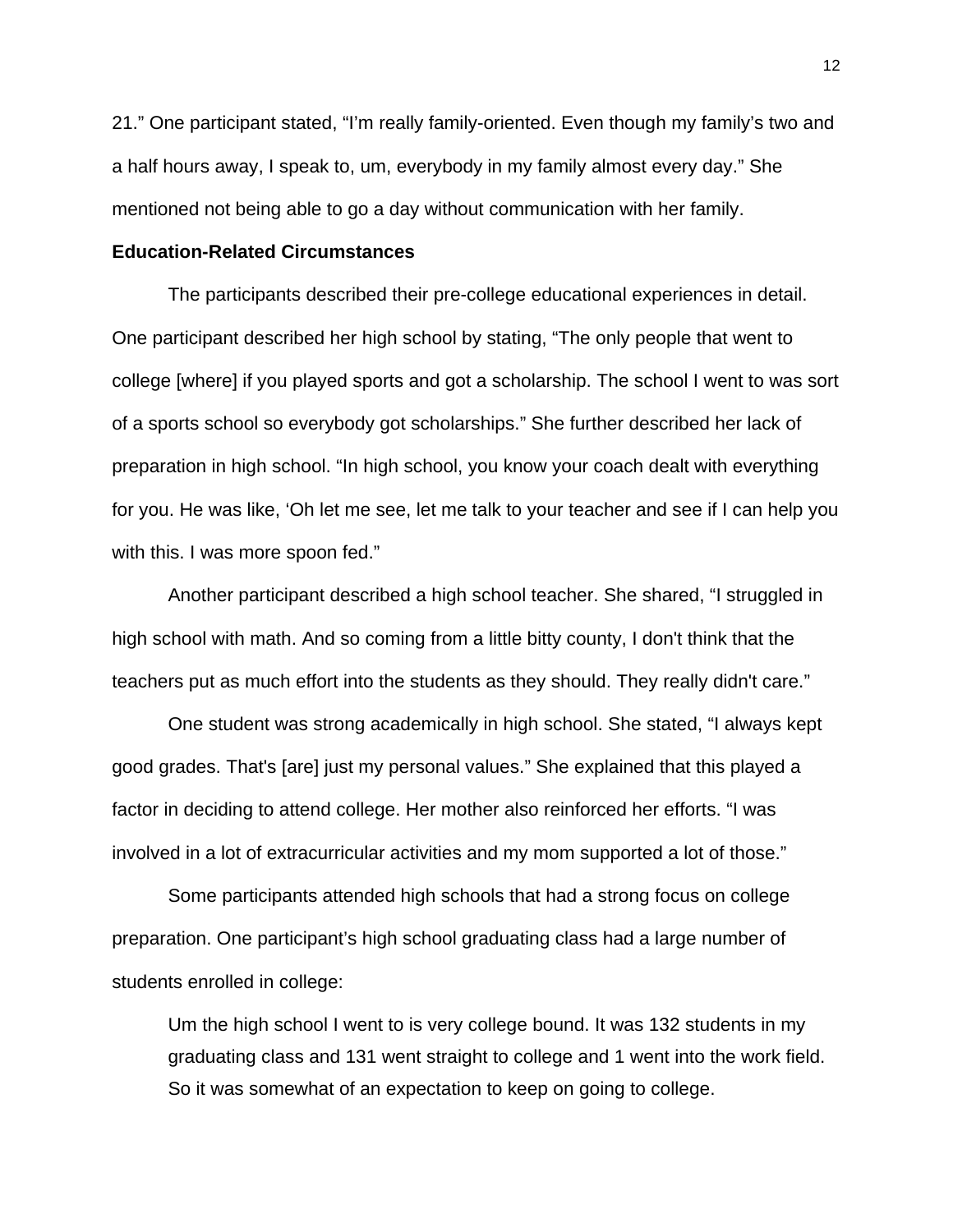Another participant's high school provided opportunities for college-preparation. She stated, "My high school was like a college prep school. Either you were in AP or IB classes." In addition, her school offered a technical preparation program for students interested in the criminal justice field. She credited these experiences in determining her college major.

Another participant described her high school as a helpful experience in her life during a turbulent adolescence:

During my sophomore year in high school when I lived with my aunt, uh, they was [sic] like really crazy, so my outlet was school and reading. With everything that was going on at home, I channeled that into my schoolwork. I always thrived in school.

High school courses energized one participant and sparked her passion for the sciences. She remarked, "I took AP Biology in high school and I really enjoyed it. And so I pretty much, from that point on, took every science class my high school offered. I took a few continuing education classes like a CNA class and a pharmacy tech class to see if I want to get in the health field and to expose myself to different things."

#### **Personal and Environmental Characteristics**

Several participants described personal attributes or experiences that occurred prior to enrolling in college that were influential in their lives. One of the participants had to work part-time jobs during high school. She shared, "When I first turned 17 the first job I had was at a theme park. It was fun at first because I got a job but then you realize, 'oh, I have to go to work.'" She also described an obstacle, "I was heavily in sports, I actually had a sports scholarship to go here and I tore all of the ligaments in both of my ankles my senior year."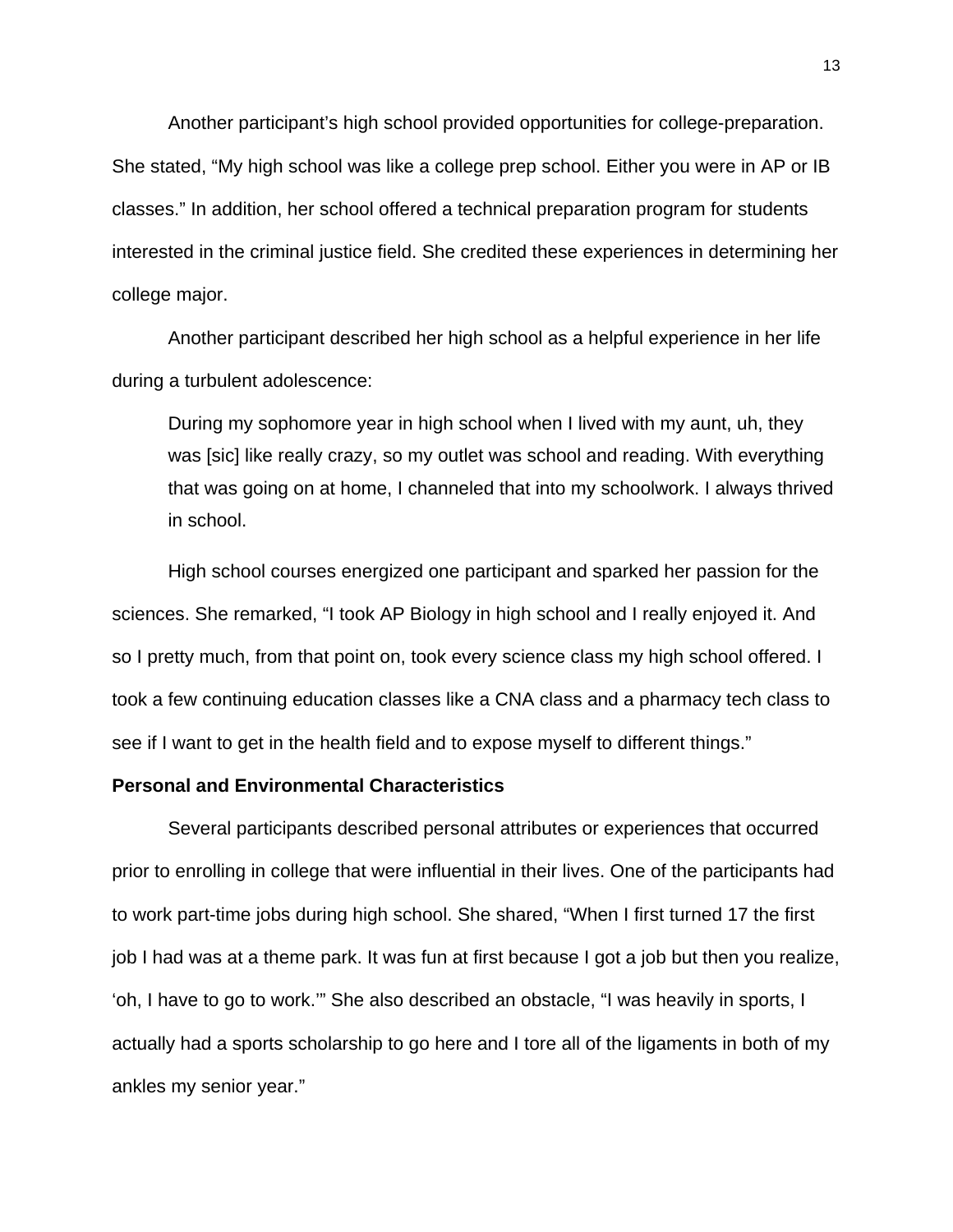Another student described the community in which he grew up as frightening, but it fueled his determination to earn a college degree:

In my neighborhood all you heard was shots firing and people going, "Go back inside. Get back inside." Go from like never seeing a fight in middle school to seeing a fight damn near every day in high school.

#### **Internal Influences on the Decision to Attend College**

The participants described many personal characteristics, emotions, and concerns that had major impacts on their decision to pursue higher education. Participants explained personal factors that were useful in deciding to apply and enroll in post-secondary education.

One participant admitted, "I just never imagined, like really being a college student." Even though she worked hard to earn above average grades, she did not think attending college was a possibility for her. Later she described experiencing indecisiveness about leaving home to attend college.

I never really planned for it. I'm like, I know I want to go. Do I want to go? It was like a bunch of questioning, too. Actually, I applied to a college and I'm like, well, I guess I'm going.

Another participant also was unsure about attending college and did not feel ready to leave her home. She stated, "I didn't really want to go… because I wanted to stay home because I didn't feel like I was ready to go off to college just yet, but things kind of turned out okay." She also described the impact her religion had on her decision by stating, "This college isn't, not too far from home. There is a church here that my pastor was recommending. He let me know that I would be okay spiritually."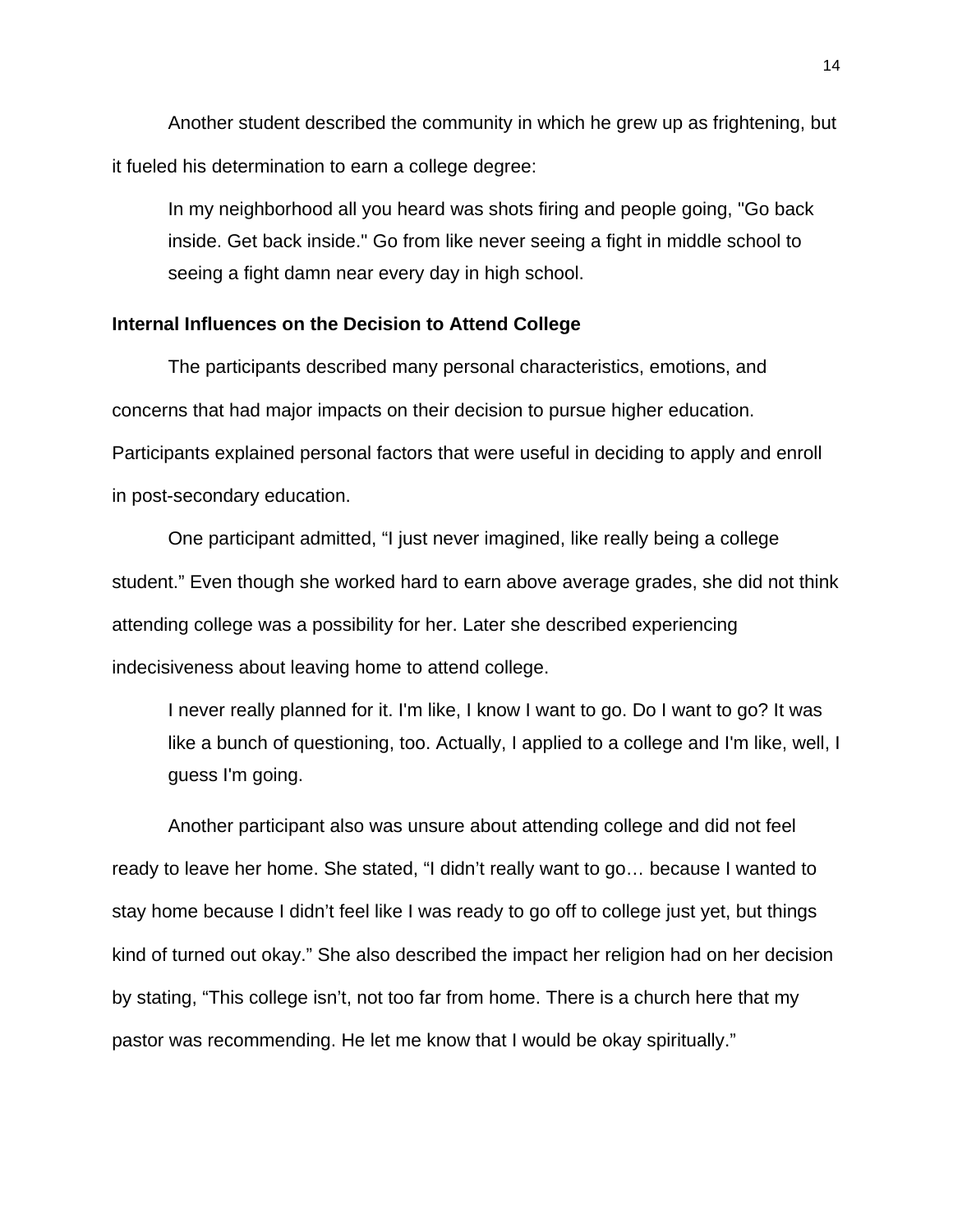Similarly, another participant was uncertain about attending college. She described not making definitive plans to leave home or enroll in higher education as she was interested in pursuing police academy training at age 21. She explained her decision to pursue college, "I really hadn't planned on going and my parents aren't the type of parents who try to make my decisions. But when I got accepted, I decided to come."

Another student reported a "personal determination to improve" was important in his decision to attend college. He explained, "You've got to take responsibility because everybody has their own decisions and their own choices to make, so I basically just used things that happened in my past to try to better myself in the future." He further shared, "I think I always wanted to go to college because I always thought I was going to be a basketball player or football player." Even though he did not play for any athletic teams in college, he still possessed an internal drive to be successful in college. He said, "I want to impact the world. When I leave this world I want people to be able to say, oh man, I want to be just like him. So that's my motivation to be great."

Lastly, another participant stated that her lack of ability to excel in athletics was important to her in deciding to attend college. She said, "I realized I wanted to go to college when I was in middle school. We lost our championship and it was my fault, (laughs) and I let that motivate me to do better with school in general."

#### **External Influences on the Decision to Attend College**

External influences included things such as family, friend, and school-related influences. A participant's parents encouraged her to attend college and they

15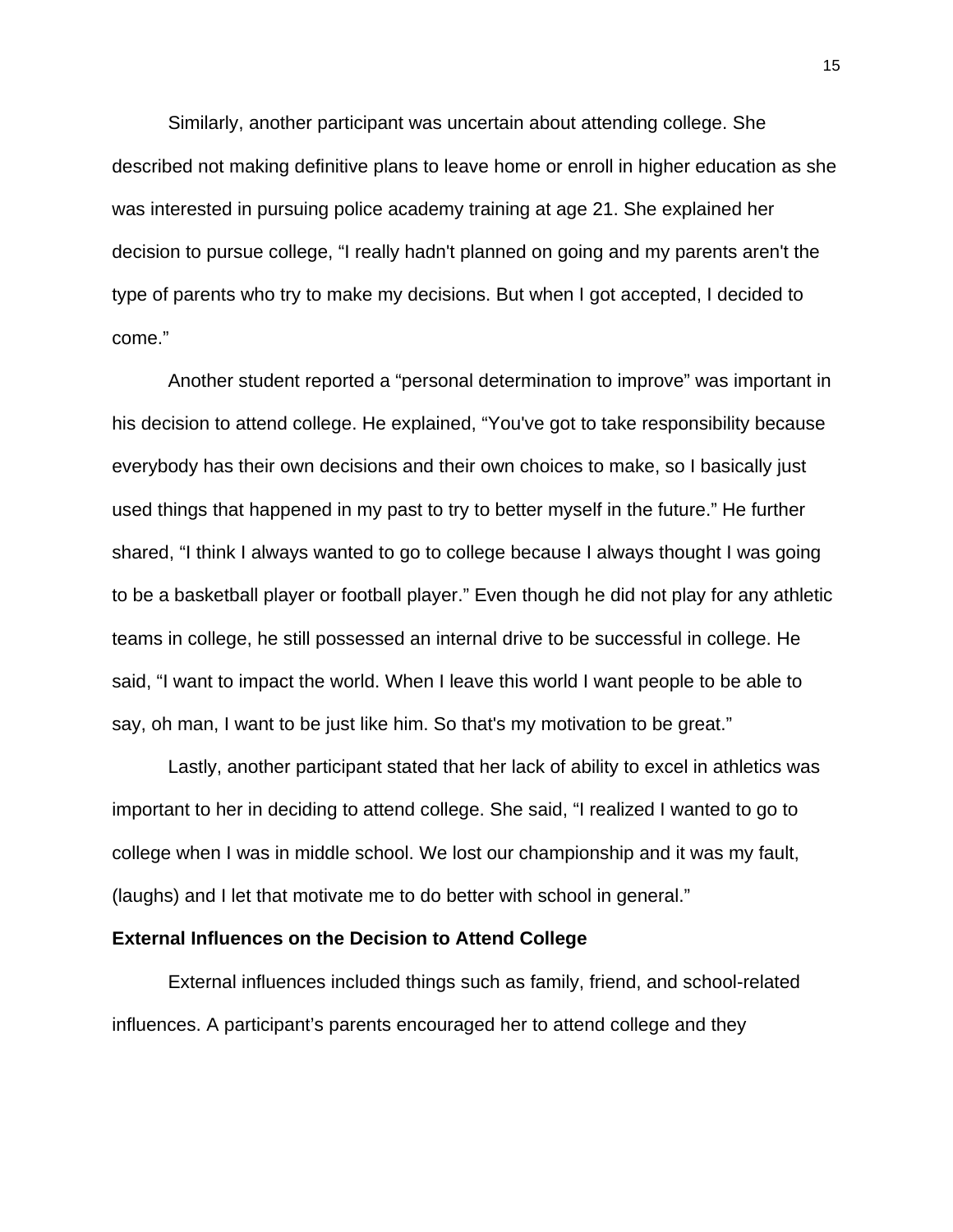emphasized how important further education was to her success. She said, "My dad always said, you want to go to college. And I want you to be better than me."

Another participant stated "I knew I wanted to go to college just because no one else has went to college in my family. My mom kept the expectations for me high, so, it just happened that way." Still, another participant said her parents set the expectation for her to attend college. She said, "Before high school, I was kind of preparing for it by visiting colleges."

One participant reported the impact of witnessing her mother's various jobs throughout her childhood as important to her personal decision to further her education:

When I was in middle and high school, I used to go to work with my mom and work. She showed me that this is what happens when you don't have a college education, you have to do something you really don't enjoy.

Another participant stated, "So I have to finish it [college] and set the bar high because other people ... If I set it high, then it'll show my little brother and my cousins." One participant said, "My friends played a big part in me actually going to college. When I went to my parents and said I want to go to college, they did as much research as they could to help me out."

Similarly, one participant described a high school classmate that was very excited about going to the university and encouraged her to attend. She stated, "There was a girl, um, in my JROTC class who wanted to be my roommate here, so um, she already had her room picked out and everything, so that's when I decided to go"

Another participant described the impact of tragedy on his decision to attend and complete college. He said, "Well a lot of people who've passed away in my life have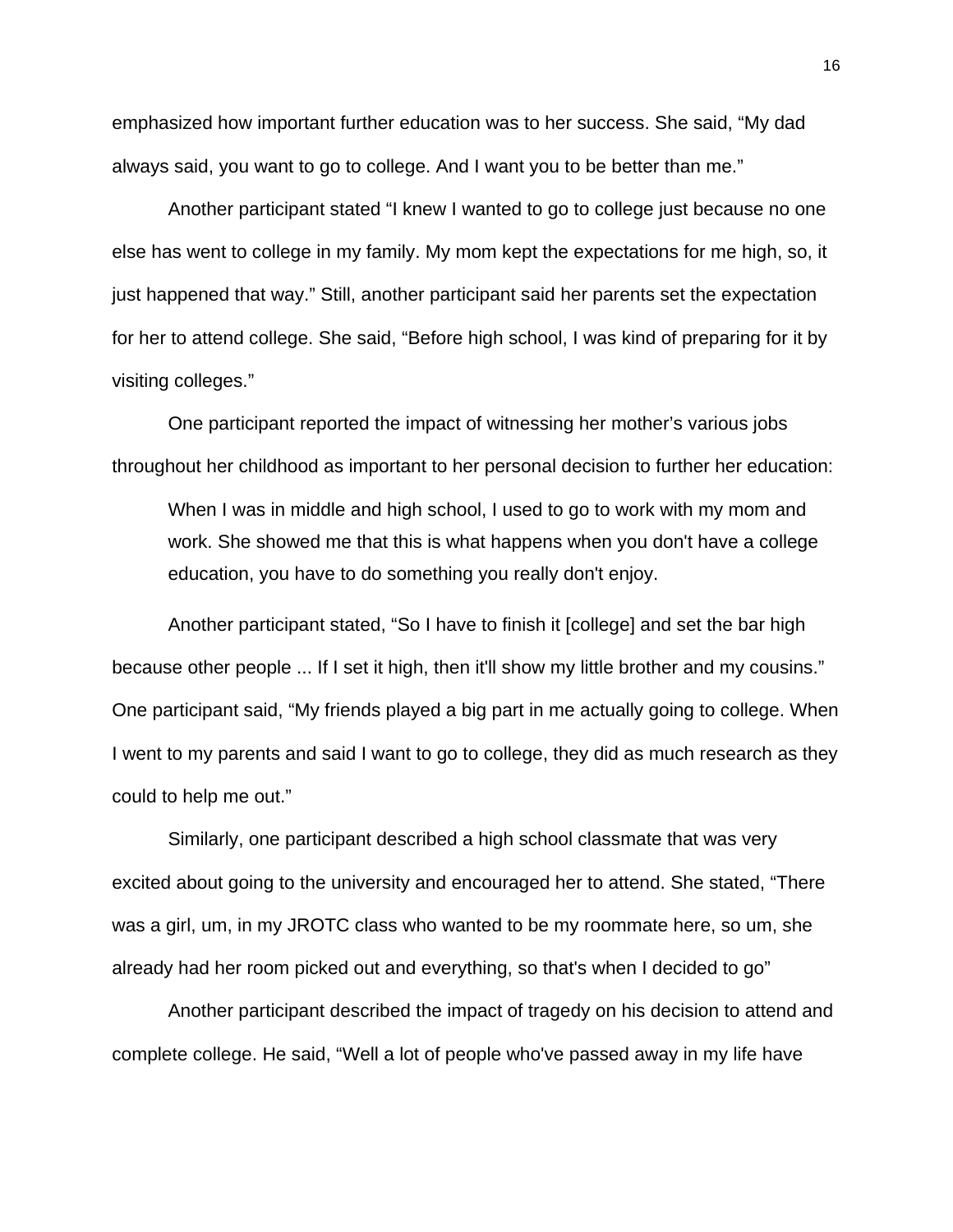impacted my life, my friend passed away in 2013." He further said, "He was supposed to graduate last year but he obviously couldn't. So, I dedicate my senior year to him."

One student made the decision to attend college based on her experiences with athletics and the confidence she felt from her coaches. Another student also explained how his desire to be a college athlete fueled his decision to apply to college:

My main goal was to go to college and play football and so that's what I did and I had friends. I talked to coaches about college because I couldn't get any of that from my family.

Three participants explained how high school teachers encouraged them to attend college. They attributed this encouragement to their final decision to pursue college. One participant had no intentions of applying to college until two teachers and a college advisor at high school stepped in. She explained, "My teacher told me to take something to the office. When I did, there was a college planner that I was avoiding all year. She was like, just apply. So I did."

When asked if anyone encouraged her to consider attending college, another participant described a teacher and support professional at her high school. She said, "My science teacher was the greatest, not because of his teaching style, but just because of his compassion and empathy outside of class. And so that really meant a lot. He and the librarian encouraged me." Another participant also said a high school teacher sparked her interest in higher education and suggested she attend college. She stated, "My teacher told me I would do great in law school and that I should probably try to go to a school with a great law program, so that is honestly when I started looking into this school."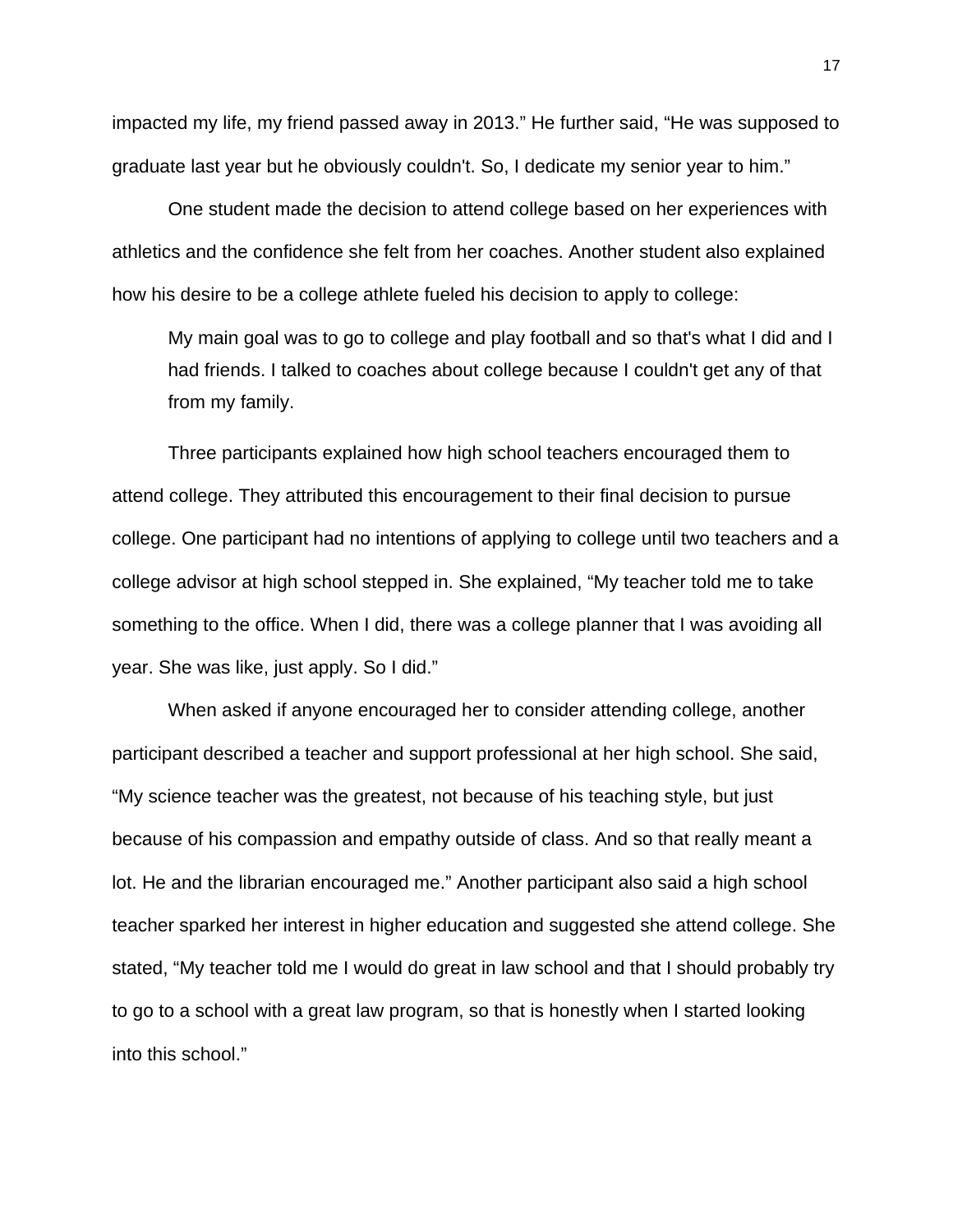#### **Supportive Factors in Obtaining Admission to College**

The participants described their experiences with accessing college and specific factors that helped them in the admissions process. Internal support factors included the participants' personal characteristics that aided the navigation of the college application and admissions processes; external support factors included support from institutional services and other people in the lives of the participants. Participants described positive, personal characteristics when asked specifically about their responses to stressful situations.

One participant's self-confidence and independence helped her access college education. After seeing her sister attend college, she recalled feeling confident that she could be successful in college. She completed the college application without any help. She stated, "So I like to figure things out on my own." She further commented, "I was just at home one day on the computer and I filled out the application." Another participant also indicated that he applied to college without any help. He remarked, "The application part wasn't really hard. It's kind of like a job application."

Some of the external support factors included family, high school educators, and financial support. One student said her family was helpful in her accessing college by encouraging her to attend an institution in which several family members had attended. She also indicated a family visit to campus helped her determine the best college fit. The same student also described being confused with applying for financial aid and receiving support from an educator in her high school. When asked if she experienced any difficulties, she explained, "It was very confusing but the guidance department had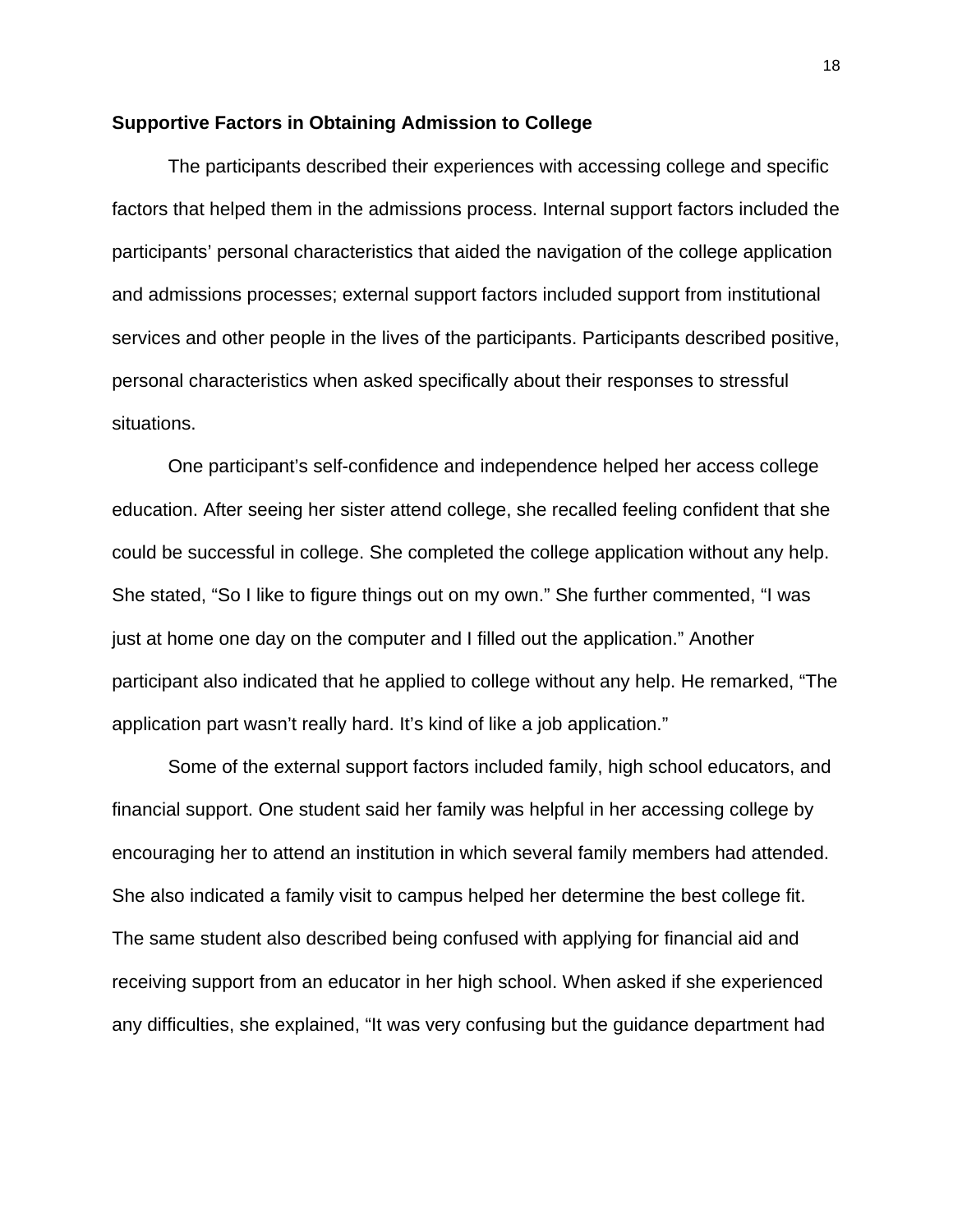these FAFSA people come in to help students. It was really good because a lot of the students that I graduated with had parents that hadn't been to college."

Even though he applied to college independently, one participant stated that his parents were instrumental in helping with more complicated issues like financial aid. He said, "My parents were doing most of the leg work. They were calling and talking and helping with my financial aid and my applications."

Another participant had a mentor in high school who was a lawyer and encouraged him to attend college and pursue law school. Still, another participant described a supportive college advisor in her high school that helped her determine which colleges to consider. She discussed her advisor's support:

The college advisor and I first looked at my SAT scores, and then we compared them to the requirements for colleges and she was very encouraging. She said, Look, you can get in. You have everything you need; you just have to do it.

Two students described scholarship awards as being beneficial to their college access by helping provide financial support during the first year. One stated, "I did get a scholarship where I didn't have to take out any loans being an out-of-state student. I don't have any loans, which is great."

The university reached out to some students and helped with the admissions application fee. One participant explained, "The university sent me an invitation to apply because of some of my academic achievements and then my SAT. They waived the application fee for me. So, that's how I actually applied. And it was easy to apply." Another participant experienced a similar simplification of the admissions process by the university. She described her application process by stating, "I never applied to school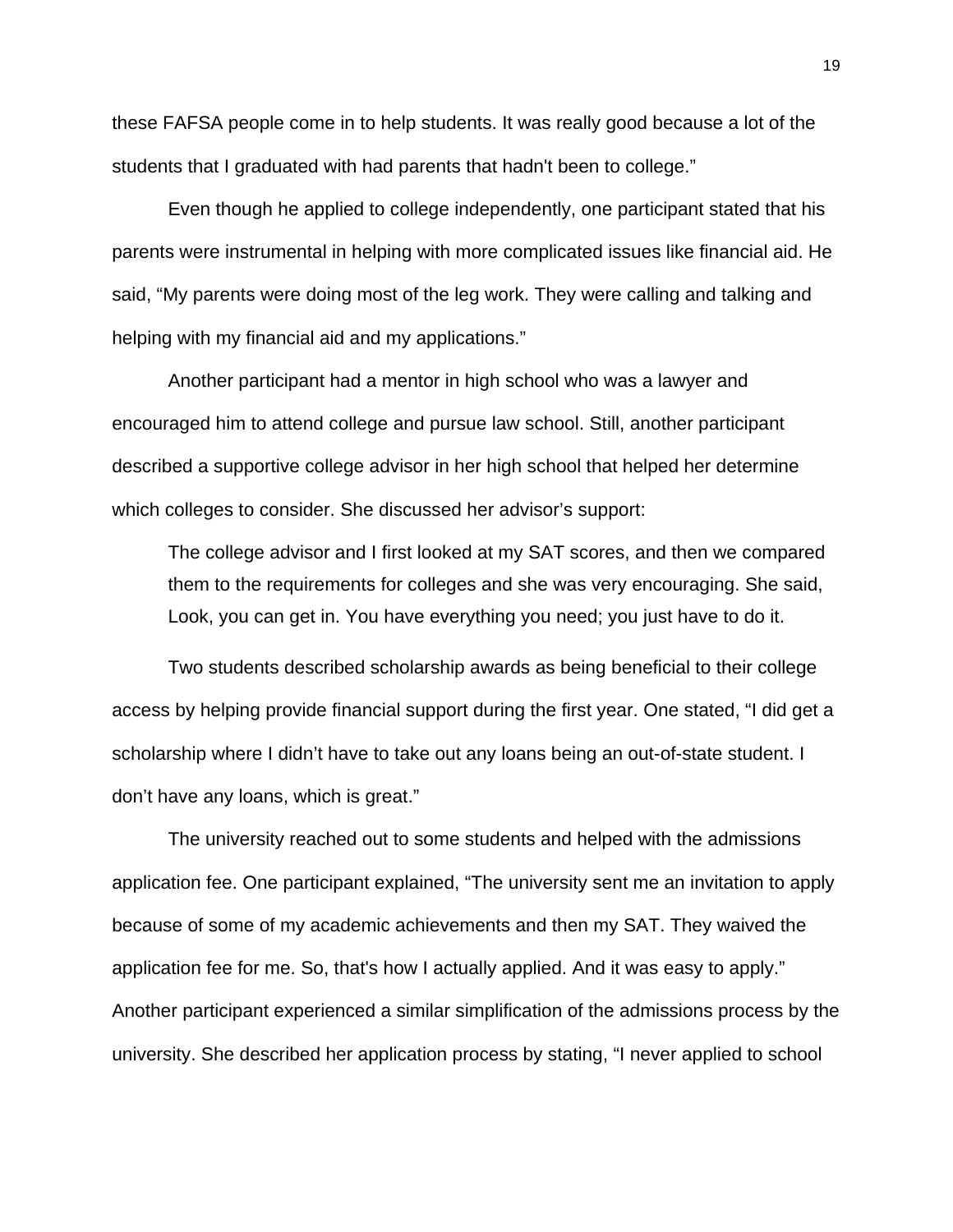because the university let me send in my GPA and my transcripts and they accepted me. I didn't look at any schools or anything."

#### **Challenges Faced in Accessing College**

Challenges faced by participants included family-related issues, trouble finding a college, and a difficult financial aid application process. One participant experienced a combination of these factors during her senior year in school. She was faced with a complicated access issue that involved selecting a college and satisfying her mother:

The biggest obstacle was I didn't want to come here but my mom wanted me to. So it came to an ultimatum of either you're going to go here or you're going to stay home and go to community college.

Another participant also experienced some difficulty with family-related access issues. He described, "It was a problem with my mom, [she] kept threatening not to do my financial aid. My mom got really mad at me and she was like, I'm not paying for you to go to college."

Another participant also experienced challenges in accessing higher education. He described the financial aid process and selecting a college as difficulties he faced:

The hardest part is financial aid. It was stressful. Another obstacle I had was trying to find a college because I didn't know what to look for. I didn't look at curriculum or anything like that. I was just going with the flow.

Finally, one participant struggled to obtain financial aid to help her afford the expenses of attending college. She described unique family circumstances that impacted her ability to receive financial support:

I had a lot of financial aid obstacles because my mom didn't have any information for FAFSA. I couldn't qualify for a Pell Grant or anything. So that was really tough for me to figure out how I was going to go school.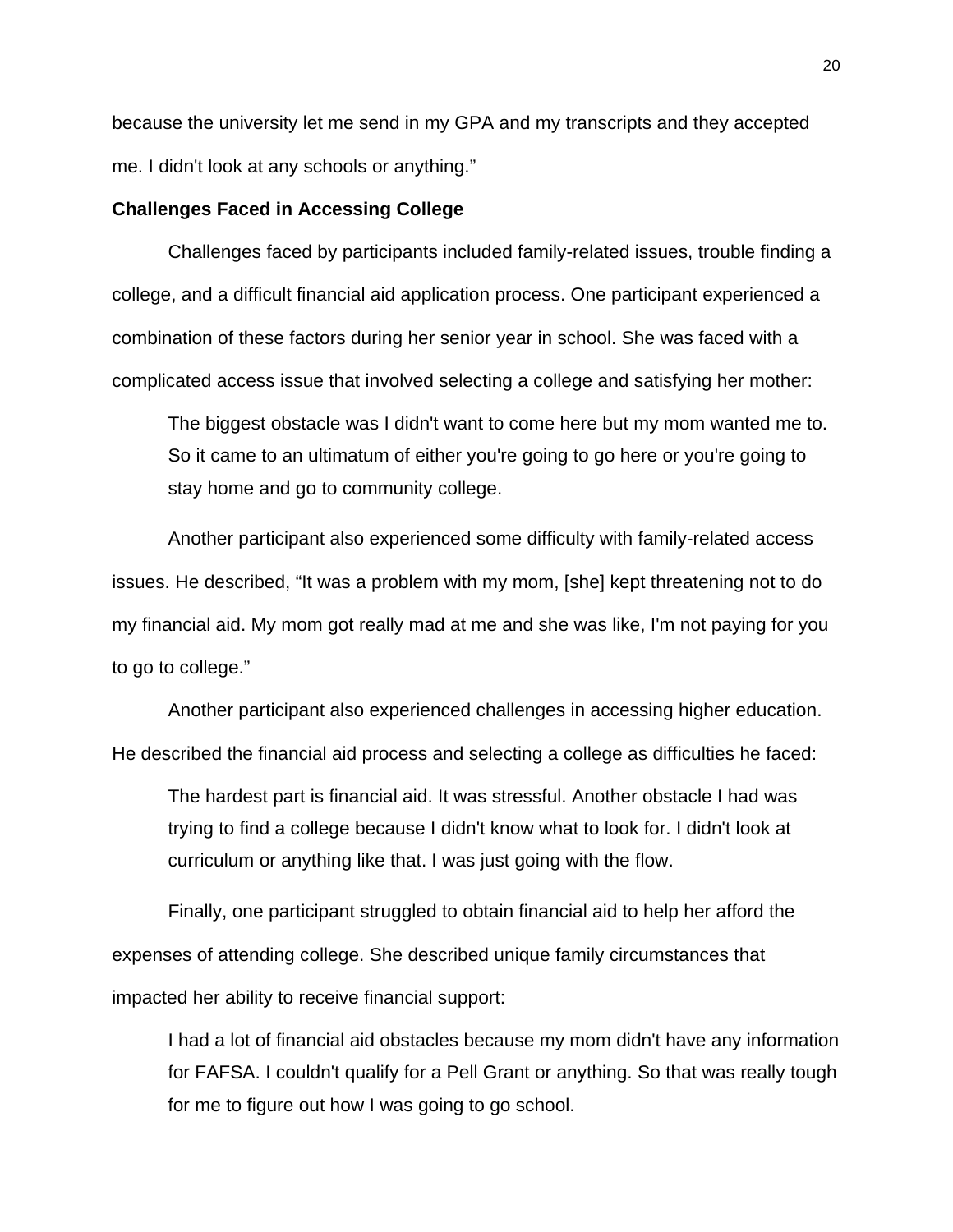### **Discussion**

The purpose of this study was to explore the lived experiences of successful FGCS. The students who participated in the study identified several personal, social, and environmental factors that influenced their ability to access college. These factors led students to apply to, enroll, attend, and persist through their senior year of college. The students reported various points during their educational journey in which they decided to attend a 4-year college. Four of the participants stated they knew they would attend college throughout their elementary, middle, and secondary schooling. Of the remaining participants, six students realized in high school that they would pursue higher education. Two of the participants had no intention of attending college.

Participants reported a wide variety of family-related, educational, and personal or environmental circumstances they experienced as a K-12 student that influenced their postsecondary pursuits. Familial experiences did not appear to significantly impede or foster the students' persistence and determination to access higher education. The participants leveraged a variety of resources to acquire admission and gain access to college. Personal resources included perseverance and self-confidence. Students from historically underrepresented backgrounds who possess noncognitive factors such as those noted by Warren and Hale (2016, 2020) are best positioned to enhance their social networks (Vickery, 2014) to achieve college access and success. As such, the participants' drive remained unwavering regardless of differing levels of parental support and structure received. These characteristics, along with goal-orientation and maturity, also were noted by Garrison and Gardner (2012) and Wilkins (2014).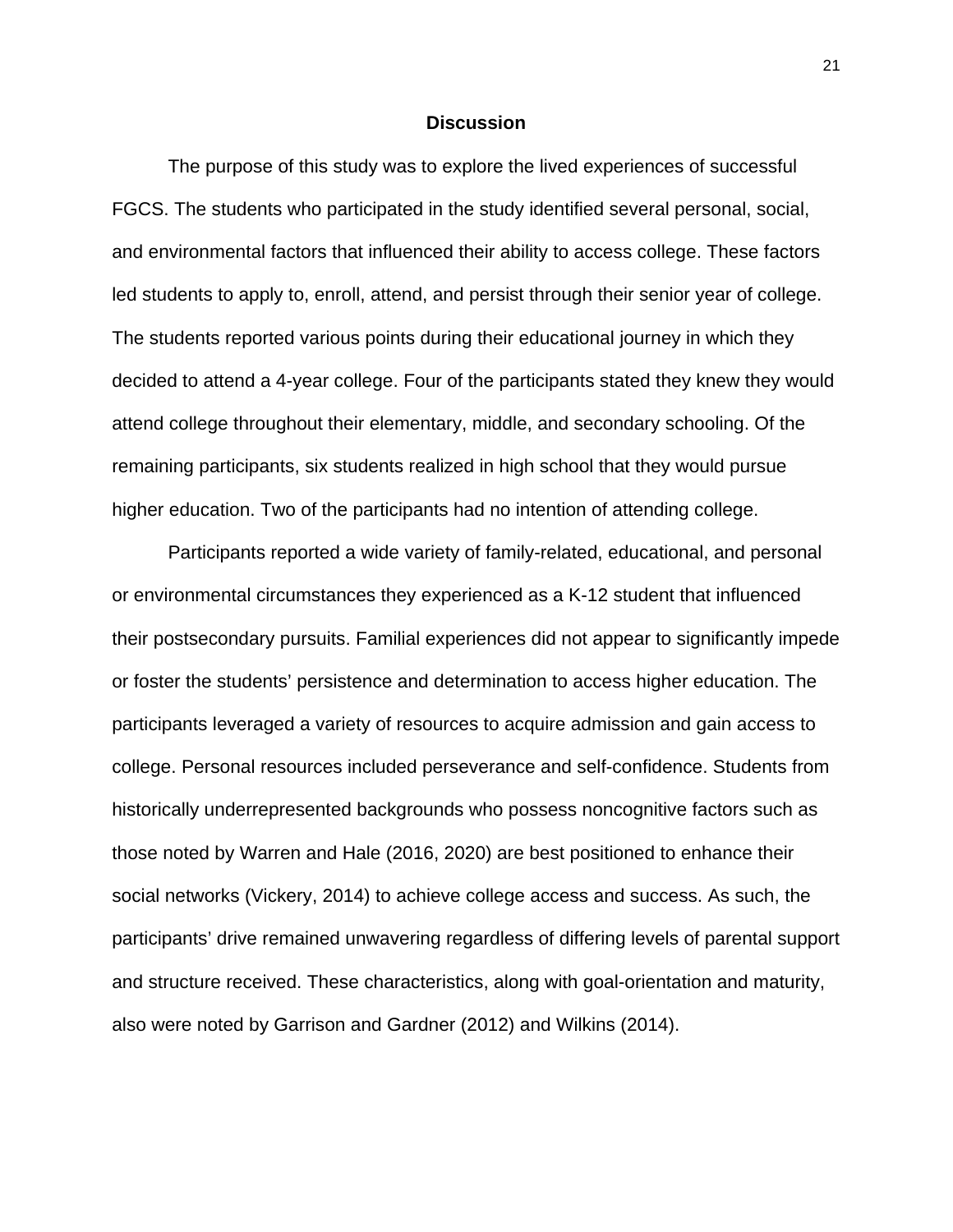Alternatively, the education-related circumstances that the participants experienced may have set the stage for future, postsecondary success. Students who are engaged in high school and connected to school staff and students with similar aspirations are more likely to experience success in college (Bryan et al., 2017; Hudley et al., 2009). Support, high expectations imposed on self and by others, and extracurricular activities all contributed to the success of the participants. This finding supports a prior claim by Pascarella et al. (2004) who suggested that these experiences foster motivation, degree plans, intellectual development, and personal growth. Several participants also described the opportunity to enroll in rigorous high school coursework. According to Warren and Goins (2019), FGCS who complete honors and advanced placement (AP) coursework are more likely to gain access, persist, and experience success in college.

Participants described a variety of internal and external factors that influenced their decision to attend college. Many students explained the ambivalence they experienced when considering attending college. Participants were uncertain about leaving home and fitting in, among other concerns. Rural, African American students are often faced with the arduous decision to stay or leave their community in hopes of expanded postsecondary opportunity (Means et al., 2016; Oliveri et al., 2018). Other students described the drive, motivation, and personal obligation to attend college that resulted from lived experiences. Family and friends who valued education offered support and encouragement. According to Sommerfeld and Bowen (2013), FGCS with greater familial support and social networks are more likely to succeed. Furthermore, teachers and coaches appeared to play significant roles in the participants' decisions to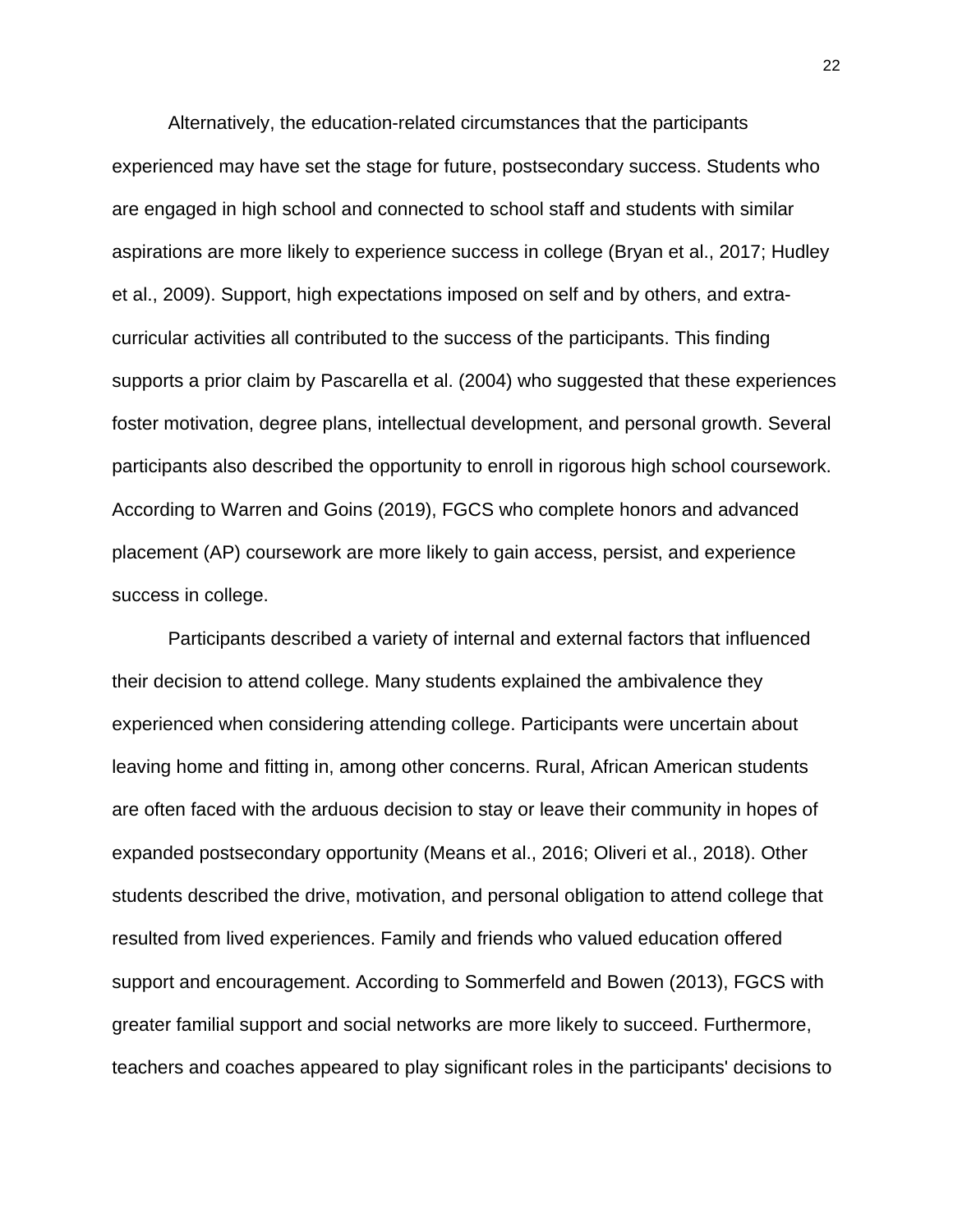pursue postsecondary education, a finding consistent with Bryan et al. (2017). These educators offered mentorship, guidance, and encouragement that empowered the participants. However, it is likely that these students did not have adequate school counselor support nor were provided a clear pathway to accessing college, as described by Means et al. (2016). As noted by Longmire-Avital and Miller-Dyce (2015), FGCS often need tangible forms of social capital to gauge their status.

The supportive factors provided by family and high school educators appeared to extend into the admissions process. Parents participated in college visits with students and assisted with applying for financial aid. School-based advisors and community mentors helped guide participants toward colleges and academic programs/majors. These factors contribute to the way students transition to college (Conley & Seburn, 2014; Ra, 2011). A few students indicated that the university reached out to provide basic support during the application process. Similarly, Warren et al. (2020) found that universities offered minimal support to high school students attempting to access college. This lack of university outreach may lead many FGCS to opt out of pursuing a college degree because they do not have the same sense of entitlement or belonging as their continuing generation counterparts (Bourdeiu, 1977).

Despite the support that participants described, they did face barriers when gaining access to college. Financial concerns and related familial stress were challenges faced by the participants. According to Castleman and Page (2013), FGCS often struggle to understand college-related processes and tasks. These challenges were echoed by Means et al. (2016) who suggested FGCS are uncertain about financial aid and how they will pay for college. Due to the frequent lack of cultural capital and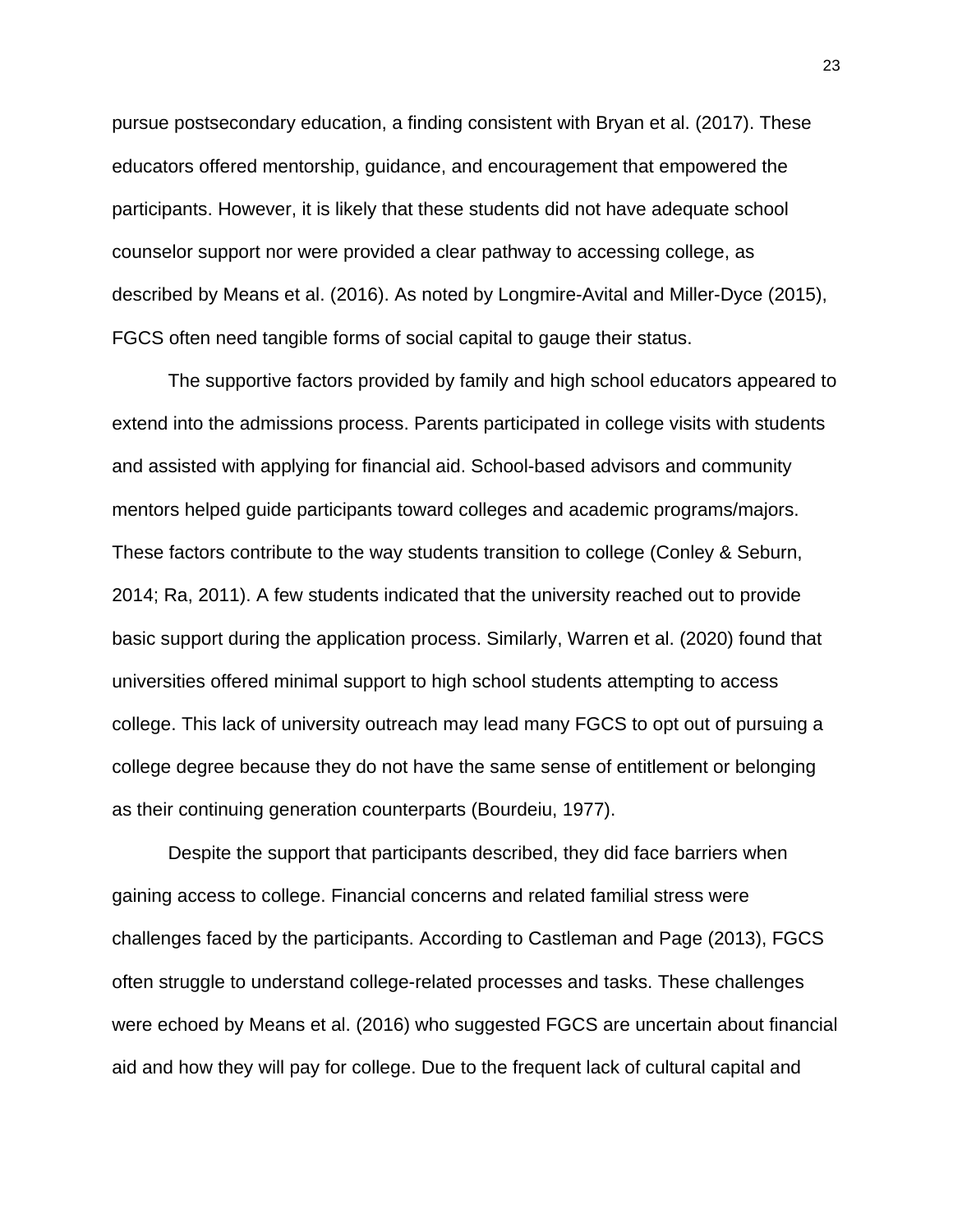inconsistent social capital, FGCS often feel overwhelmed when attempting to navigate the nuances of accessing college (Brinkman et al., 2013). According to Perna & Kurban (2013) and others, limited access to college information is a common inequity FGCS face.

The findings of this study suggest that the participants acquired cultural and social capital over the course of their K-12 educational experience. They did not find "ease and familiarity" with several confusing elements of college access and enrollment. (Bills, 2005, p. 90). However, the students were motivated and confident, and had acquired cultural and social capital via a variety of lived experiences.

### **Limitations to the Study**

Limitations of the current study include the reliance on self-reported data, the time elapsed between the phenomenon under investigation and data collection, and the researcher's positionality. As with most qualitative research studies, self-reported data are limited by the fact that they are rarely verifiable. Since the college access experience was the phenomenon of interest and the data were collected during the students' last year of college, the participants may not have remembered all the details surrounding their experience. Finally, the findings of this study are not generalizable, but in conjunction with other related studies, do provide additional context for the experiences of FGCS and college access.

#### **Implications for Practice**

School counselors are positioned to provide targeted support to prospective FGCS. Using the results of this study, school counselors may improve the services they provide directly to prospective FGCS, expand their services to parents and schools, and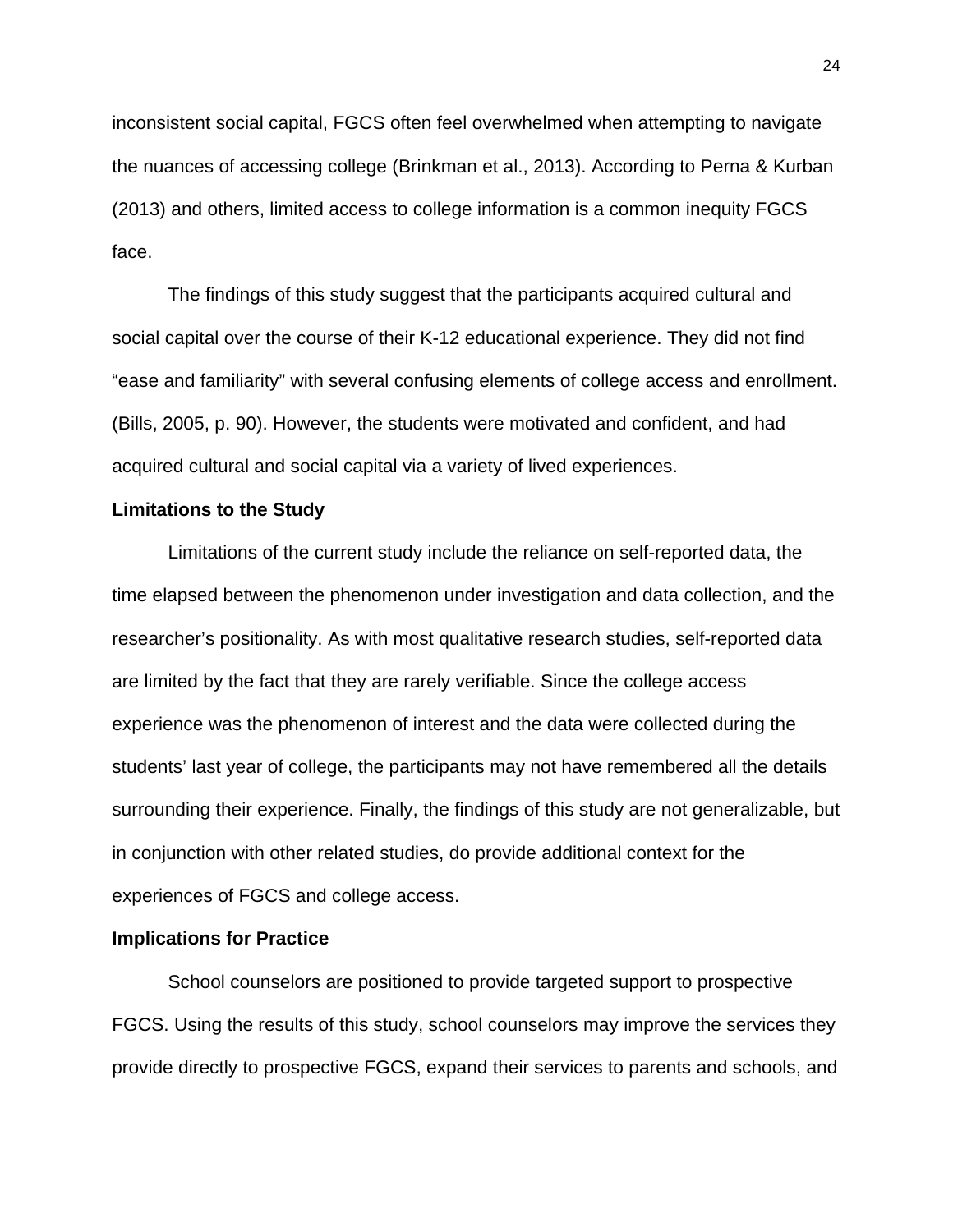advocate for prospective FGCS. By offering support services that foster cultural and social capital, school counselors may influence the discouraging statistics of FGCS.

ASCA (2019) encourages school counselors to assist *all* students in their academic, career, and personal/social development. One method of accomplishing this task is through direct services to students. The findings suggest that the successful FGCS in this study had many influences that contributed to their decision to pursue college. Additionally, counselors may work with students as suggested by Warren and Hale (2016) to develop noncognitive factors that have been helpful for the students in this study: self-determination, optimism, and self-confidence. School counselors are encouraged to identify prospective FGCS and conduct needs assessments to determine gaps in assets and capital.

School counselors may plan programs for prospective FGCS to prepare them for the myriad tasks and processes related to pursuing college. These programs would allow counselors to teach skills or develop college-going cultural capital necessary for prospective FGCS. The questions raised and confusion experienced by the participants in this study serve as ideal topics for inclusion in these programs. School counselors may provide information on the application process, financial aid procedures, and the housing application requirements.

Another strategy for improving the preparation of prospective FGCS is to deliver outreach to students' parents and the community. Parents who did not attend college may have many questions about how to help their child access college. The findings of this study reveal the importance of family in students' decisions, college access, and transition. Counselors may provide workshops or meetings to present this information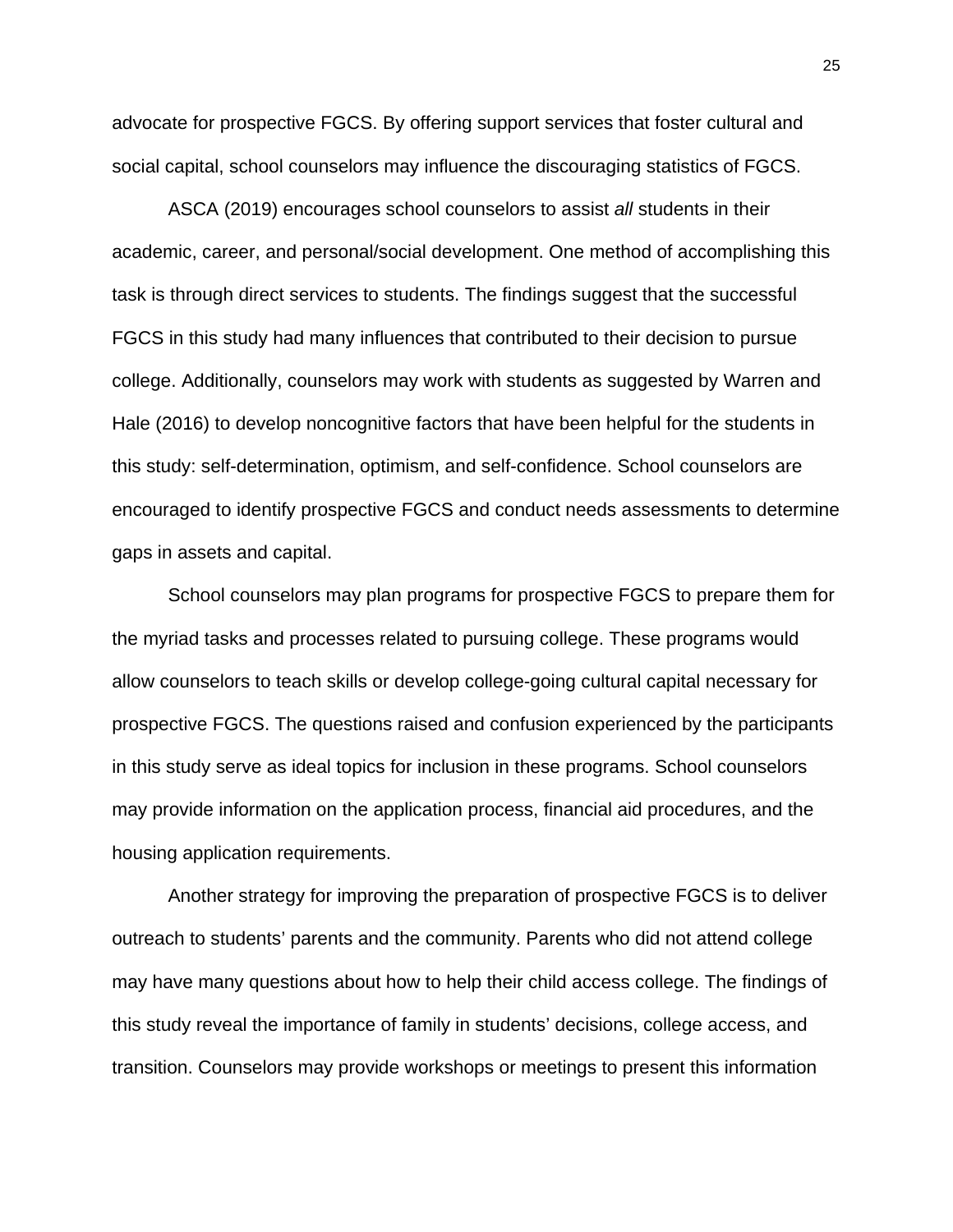and empower and engage parents in this process. It is important for parents to know that they are very influential, and their children look to them for guidance when making postsecondary decisions.

School counselors also should advocate for prospective FGCS to teachers, school leaders, and other educators. Many participants in this study described efforts made by teachers, coaches, and advisors that helped them access college. School counselors may help *all* educators realize the power and influence they may have on prospective FGCS. They also should understand the importance of encouragement and high expectations during high school and the harmful effects of non-constructive criticism. School counselors may assist school staff with developing creative ideas for building a college-going, capital-enhancing culture.

School counselors have an opportunity to identify and support the prospective FGCS they serve. They can also provide leadership for programs that assist these students' efforts to pursue postsecondary education. Through various school counseling services, parent and community outreach, and advocacy, prospective FGCS are most prepared for potentially making the biggest decision and transition of their lives.

#### **Future Research**

Researchers are encouraged to explore the positive characteristics FGCS possess and how they develop capital and assets. Future qualitative research endeavors may include similar studies that collect data from multiple sources including observations and focus groups. Obtaining a greater understanding of the experiences of successful FGCS from various backgrounds, including race and ethnicities, and geographical location will be valuable. Researchers also are encouraged to engage in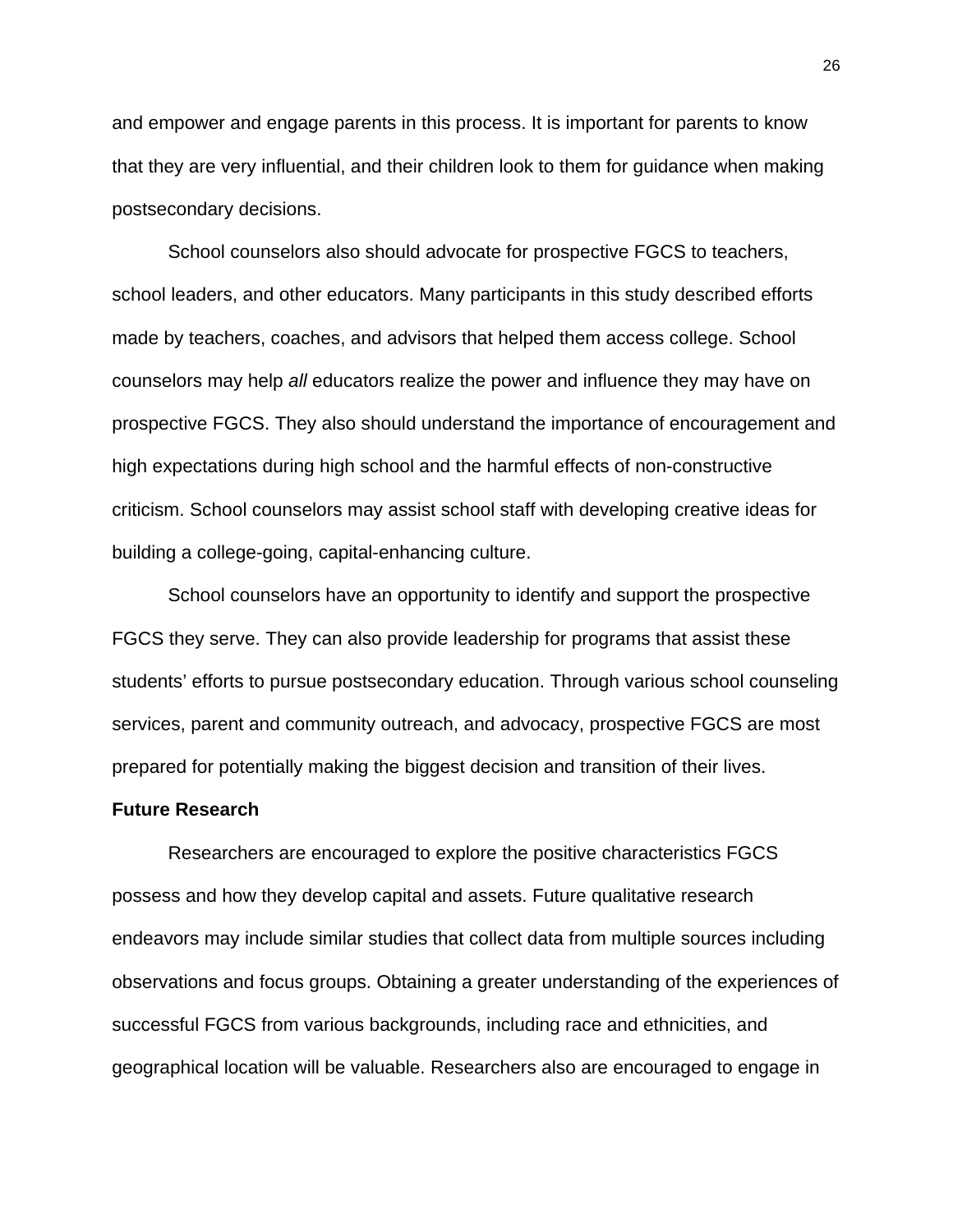experimental research designs focused on measuring outcomes related to specific college access interventions school counselors use with FGCS. Researchers may want to explore ways of integrating social and cultural capital-building in elementary, middle, and high schools so students are best prepared for college and social experiences.

# **Summary**

FGCS are at a distinct disadvantage; however, some still successfully access college. School counselors are in a position to offer intentional, targeted support services that promote cultural and social capital among FGCS. The themes identified in this study may guide school counselors and researchers' efforts to support FGCS.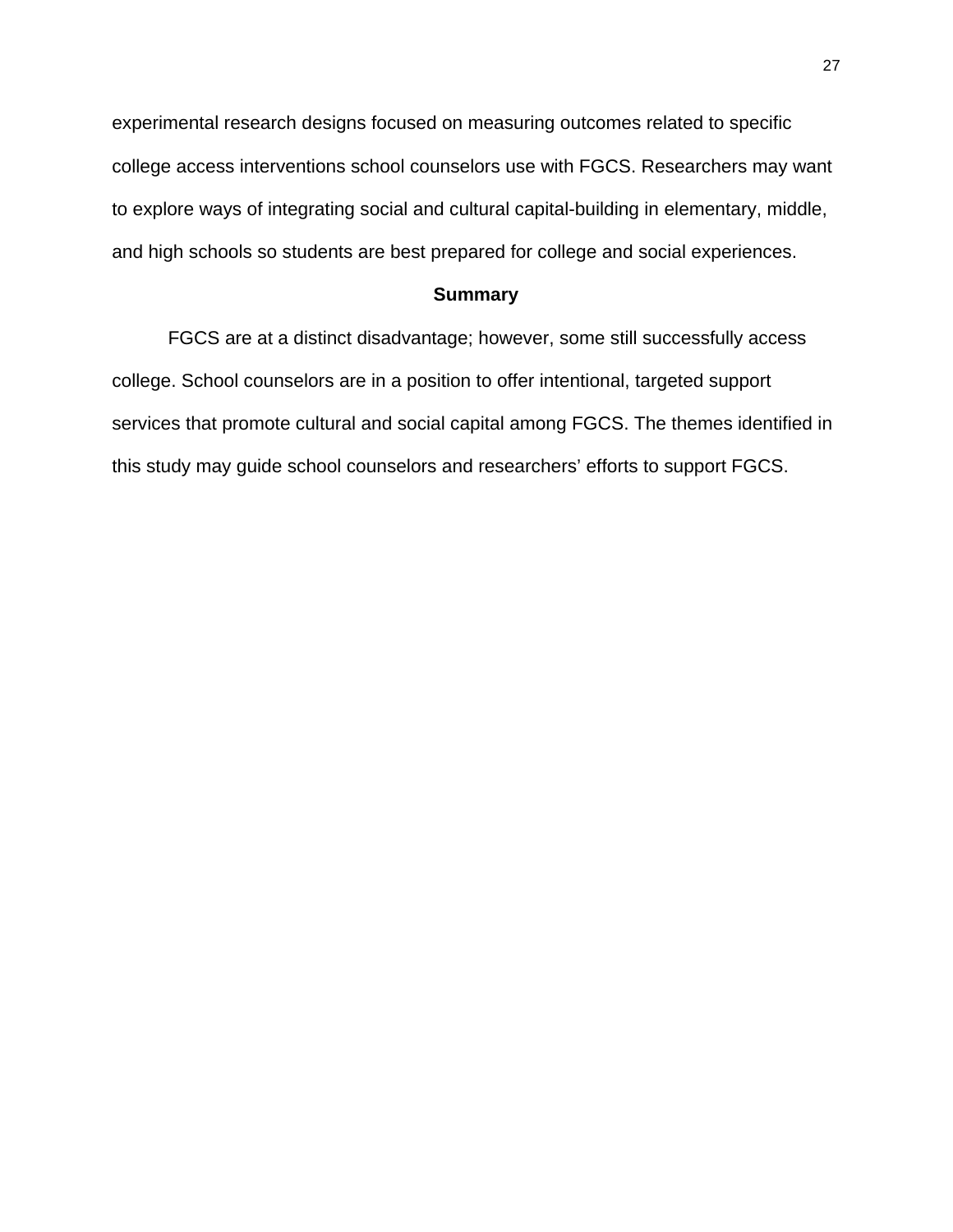#### **References**

- American School Counselor Association (2014). Mindsets & behaviors for student success: K-12 college- and career-readiness standards for every student. https://cdn.education.ne.gov/wp-content/uploads/2018/10/ASCA-Mindsets-Behaviors.pdf
- American School Counselor Association (2019). *ASCA National Model: A framework for school counseling programs* (4th ed.).
- Bills, D. B. (2005). *The shape of social inequality: Stratification and ethnicity in comparative politics*. Elsevier Ltd.
- Bourdieu, P. (1977). *Outline of a theory of practice.* Cambridge University Press.
- Bourdieu, P. (1992). Thinking about limits. *Theory, Culture & Society 9*(1), 41-43. doi:10.1177/026327692009001003
- Bourdieu, P., & Passeron, J. C. (1992). *Reproduction in education, society, and culture*. Sage.
- Brinkman, S., Gibson, K., & Presnell, J. (2013, April). *When the helicopters are silent: The information seeking strategies of first-generation college students*. Presentation at the annual Association of College and Research Libraries Conference, Indianapolis, IN.
- Brock, T. (2010). Young adults and higher education: Barriers and breakthroughs to success. *The Future of Children, 20*(1), 109-132. doi:10.1353/foc.0.0040
- Brown, J., Hatch, T., Holcomb‐McCoy, C., Martin, P., McLeod, J., Owen, L., & Savitz‐ Romer, M. (2017). *The state of school counseling: Revisiting the path forward.*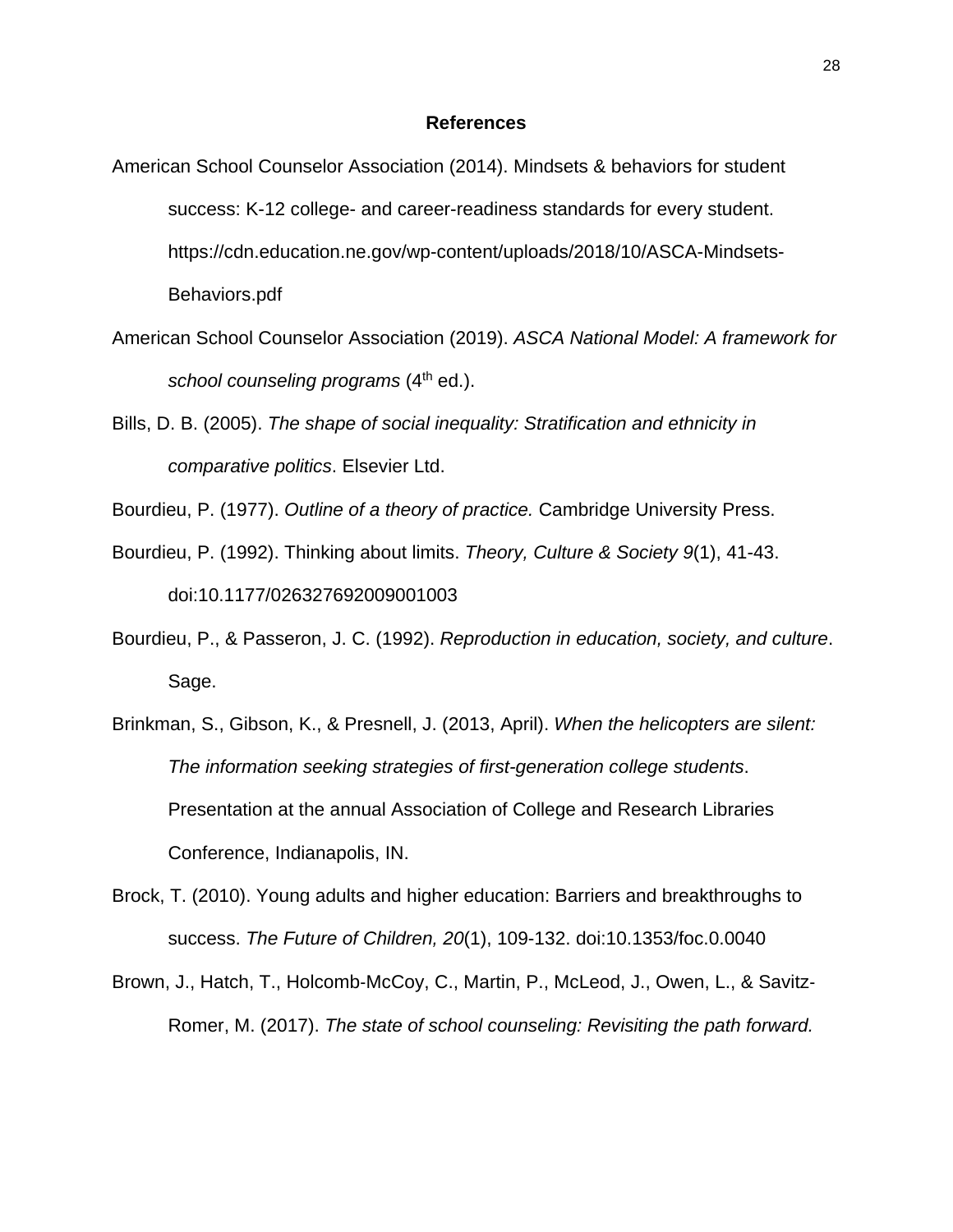Washington, DC. https://www.american.edu/centers/cprs/upload/revisiting-thepath-forward-report-full-report.pdf

- Bryan, J., Farmer-Hinton, R., Rawls, A., & Woods, C. S. (2017). Social capital and college-going culture in high schools: The effects of college expectations and college talk on students' postsecondary attendance. *Professional School Counseling, 21*(1), 95-107. https://doi.org/10.5330/1096-2409-21.1.95
- Bui, K. V. T. (2002). First-generation college students at a four-year university: Background characteristics, reasons for pursuing higher education, and first-year experiences. *College Student Journal, 36*(1), 3-11.
- Castleman, B. L., & Page, L. C. (2013). The not‐so‐lazy days of summer: Experimental interventions to increase college entry among low‐income high school graduates. *New Directions for Youth Development, 140*, 77-97. doi:10.1002/yd.20079
- Conley, D., & Seburn, M. (2014). Transition readiness: Making the shift from high school to college in a social media world. In W. G. Tierney, Z. B. Corwin, T. Fullerton, & G. Ragusa (Eds.), *Postsecondary play: The role of games and social media in higher education* (pp. 71-102). John Hopkins University Press.
- Creswell, J. W. & Poth, C. N. (2017). *Qualitative inquiry and research design: Choosing among five approaches* (4<sup>th</sup> ed.). Sage.
- Dumais, S. A., & Ward, A. (2010). Cultural capital and first-generation college success. *Poetics*, *38*(3), 245-265. doi:10.1016/j.poetic.2009.11.011
- Falcon, L. (2015). Breaking down barriers: First-generation college students and college success. *Innovation Showcase, 10*(6). https://www.league.org/innovation-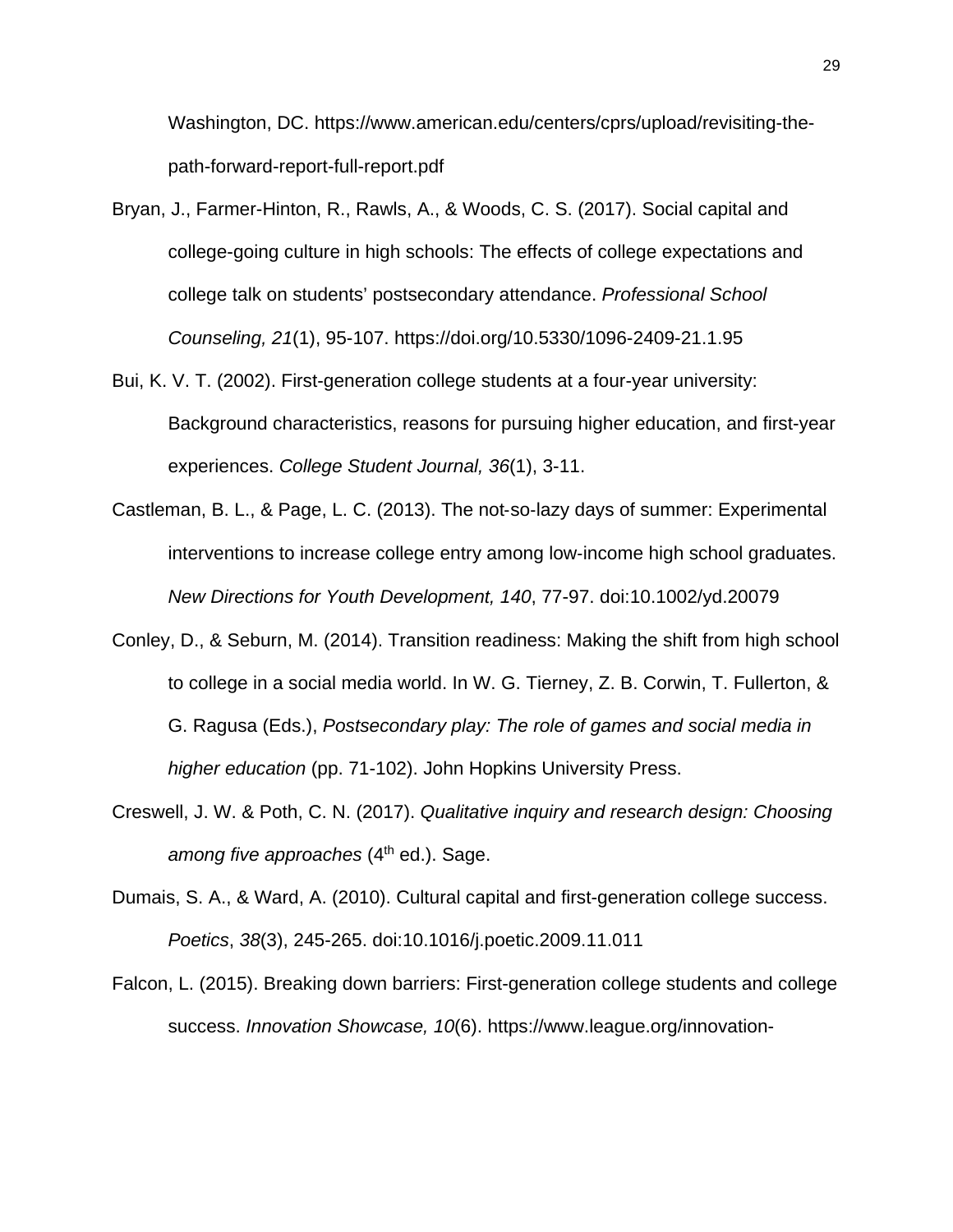showcase/breaking-down-barriers-first-generation-college-students-and-collegesuccess

- Garrison, N. J., & Gardner, D. G. (2012, November). *Assets first generation college students bring to the higher education setting.* Paper presented at the ASHE annual conference, Las Vegas, NV.
- Greenwald, R., (2012). Think of first-generation students as pioneers, not problems. *The Chronicle of Higher Education*. https://www.chronicle.com/article/think-of-firstgeneration-students-as-pioneers-not-problems/
- Hays, D. G., & Singh, A. A. (2012). *Qualitative inquiry in clinical and educational settings*. The Guilford Press.
- Hudley, C., Moschetti, R., Gonzalez, A., Su-Je, C., Barry, L., & Kelly, M. (2009). College freshmen's perceptions of their high school experiences. *Journal of Advanced Academics*, *20*(3), 438-471. doi: 10.1177/1932202x0902000304
- Lapan, R. T., Wells, R., Petersen, J., & McCann, L. A. (2014). Stand tall to protect students: School counselors strengthening school connectedness. *Journal of Counseling & Development, 92*(3), 304-315.doi:10.1002/j.1556-6676.2014. 00158.x
- Longmire-Avital, B., & Miller-Dyce, C. (2015). Factors related to perceived status in the campus community for first generation students at an HBCU. *College Student Journal, 49*(3), 375-386.
- McDonough, P. M. (1997). *Choosing colleges: How social class and schools structure opportunity*. Suny Press.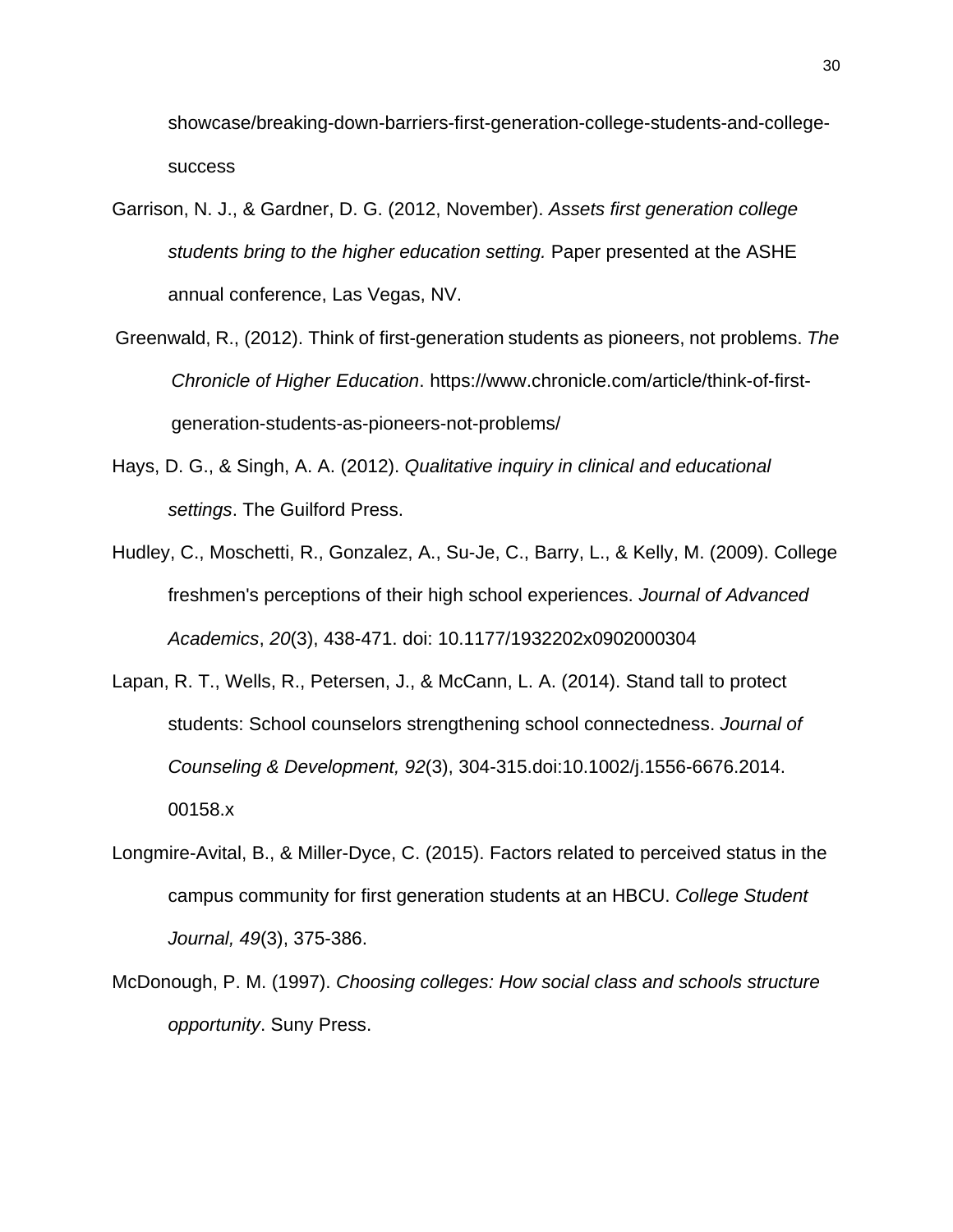- McGaughy, C., & Venezia, A. (2015). *Supporting the dream. High school-college partnerships for college and career readiness.* Corwin.
- Means, D. R., Clayton, A. B., Conzelmann, J. G., Baynes, P., & Umbach, P. D. (2016). Bounded aspirations: Rural, African American high school students and college access. *The Review of Higher Education, 39*(4), 543-569.
- Miles, M. B., Huberman, A. M., & Saldana, J. (2020). *Qualitative data analysis: A methods coursebook, (4<sup>th</sup> ed.).* Sage.
- Oliveri, C., Funke, K., Clark, J., & Seifert, T. A. (2018). Blueprints for student success: High school students' questions about the transition to college. *Journal of College Orientation and Transition, 25*(1), 43-59. doi:10.24926/jcotr.v25i1.2916
- Oreopoulos, P., & Ford, R. (2019). Keeping college options open: A field experiment to help all high school seniors through the college application process. *Journal of Policy Analysis and Management, 38*(2), 426-454. doi:10.1002/pam.22115
- Pascarella, E., Pierson, C., Wolniak, G., & Terenzini, P. (2004). First-generation college students. *Journal of Higher Education, 75*(3), 249-284. doi:10.1353/jhe. 2004.0016
- Perna, L. W., & Kurban, E. R. (2013). Improving college access and choice. In L. W. Perna & A. Jones (Eds.). *The state of college access and completion: Improving college success for students from underrepresented groups* (pp. 22-45). Routledge.
- Pew Research Center. (2019). *A rising share of undergraduates are from poor families, especially at less selective colleges*. https://www.pewsocialtrends.org/wp-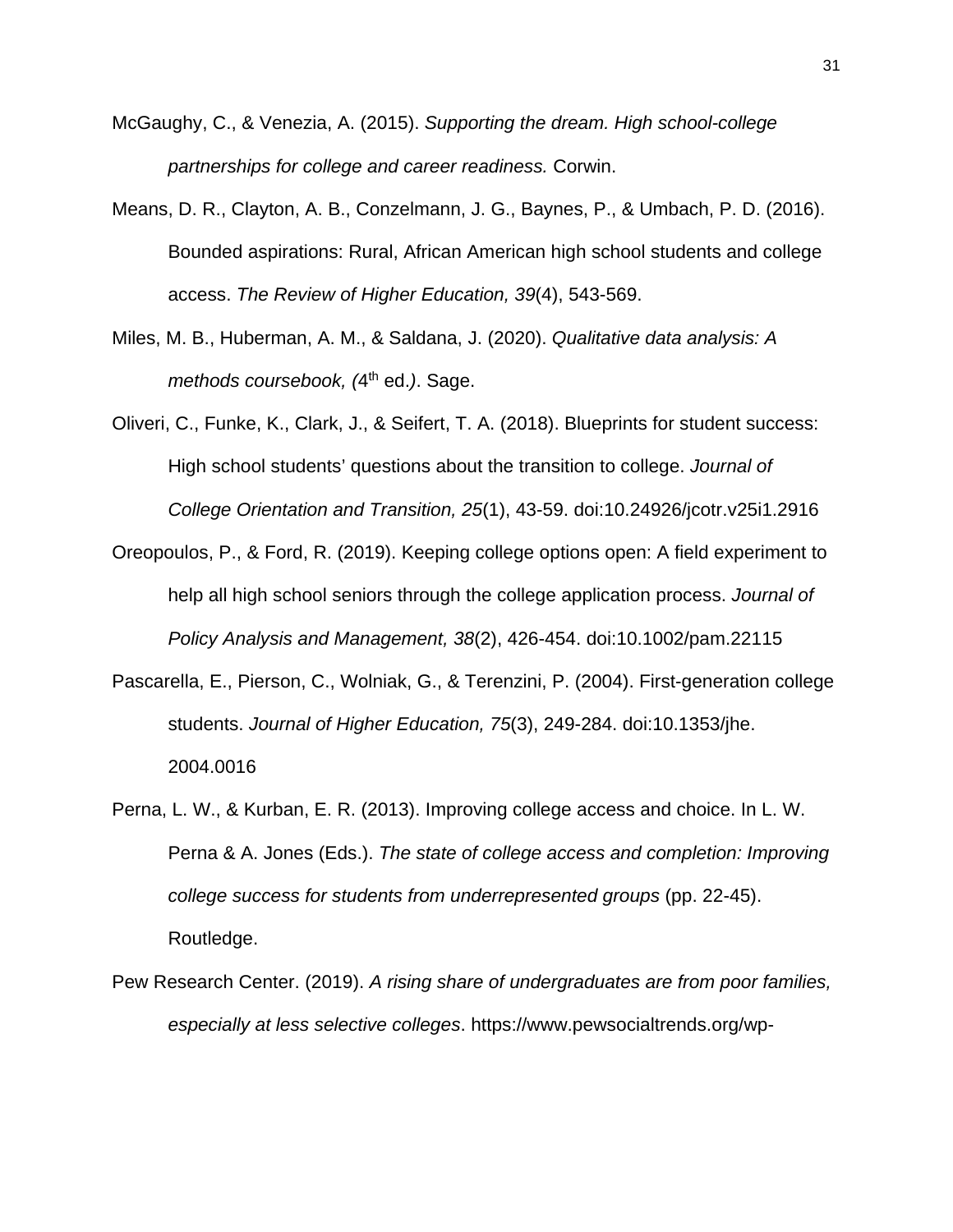content/uploads/sites/3/2019/05/Pew-Research-Center-Undergrad-report-FINAL-05.22.19.pdf

- Poynton, T. A., Ruiz, B., & Lapan, R. T. (2019). Development and validation of the college admissions knowledge evaluation. *Professional School Counseling 22*(1b). https://doi.org/10.1177/2156759X19834441
- Prospero, M., & Vohra-Gupta, S. (2007). First generation college students: Motivation, integration, and academic achievement. *Community College Journal of Research and Practice, 31*, 963-975. doi:10.1080/10668920600902051
- Ra, E. (2011). *Understanding the role of economic, cultural, and social capital and habitus in student college choice: An investigation of student, family, and school contexts* [Doctoral dissertation]. University of Michigan.
- Redford, J., & Mulvaney Hoyer, K. (2017). First-generation and continuing-generation college students: A comparison of high school and postsecondary experiences. *Stats in Brief*, (Sept., 2017). National Center for Education Statistics [NCES 2018-009]. https://nces.ed.gov/pubs2018/2018009.pdf
- Saenz, V. B., Hurtado, S., Barrera, D., Wolf, D., & Yeung, F. (2007). *First in my family: A profile of first-generation college students at four-year institutions since 1971*. Higher Education Research Institute. https://www.heri.ucla.edu/PDFs/pubs/TFS/ Special/Monographs/FirstInMyFamily.pdf
- Sommerfeld, A. K., & Bowen, P. (2013). Fostering social and cultural capital in urban youth: A programmatic approach to promoting college success. *Journal of Education, 193*(1), 47-55. doi: 10.1177/002205741319300106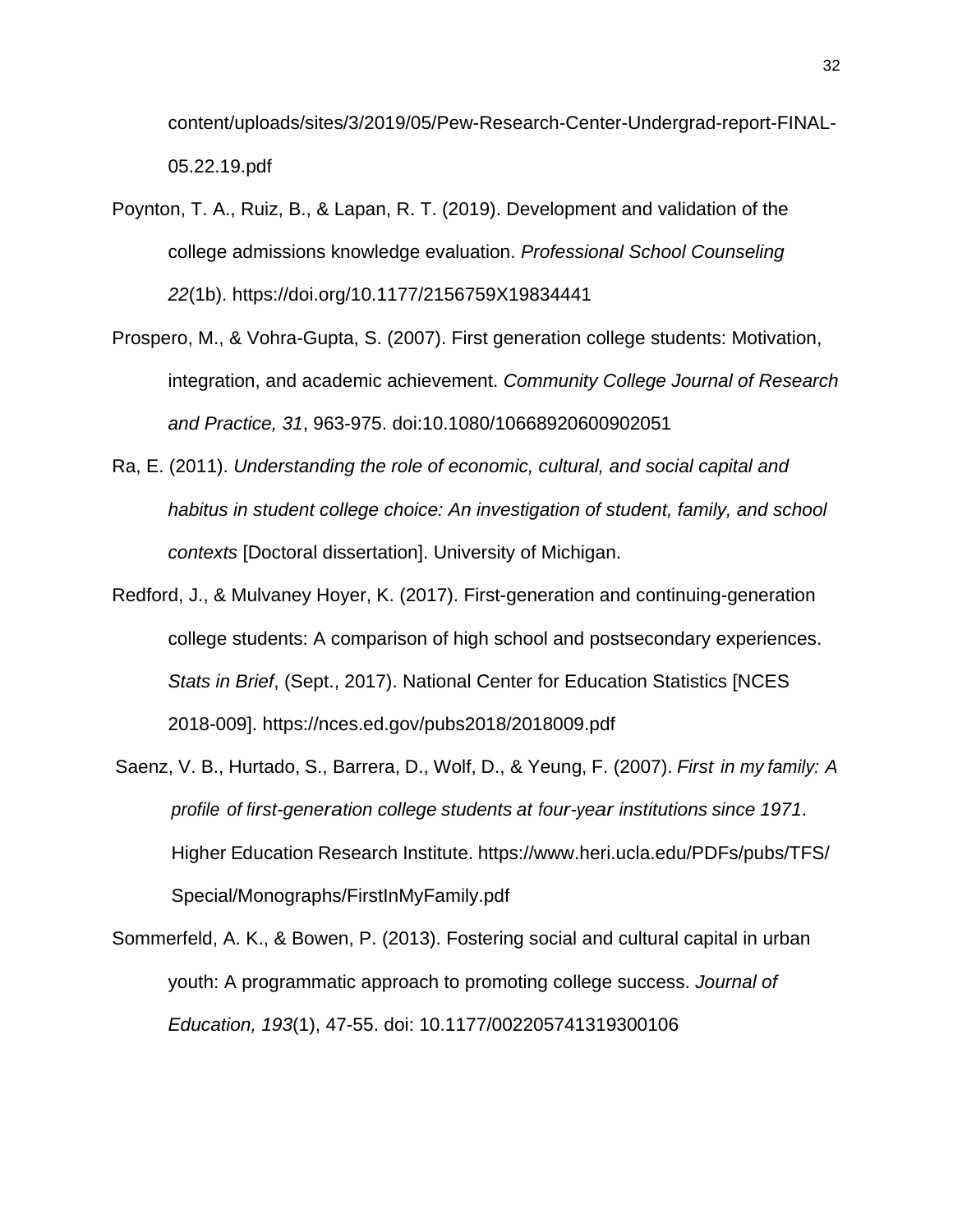- Stephens, N. M., Fryberg, S. A., Rose Markus, H., Johnson, C. S., & Covarrubias, R. (2012). Unseen disadvantage: How American universities' focus on independence undermines the academic performance of first-generation college students. *Journal of Personality and Social Psychology, 102*(6), 1178-1197. doi:10.1037/a0027143
- Stephens, N. M., Hamedani, M. G., & Destin, M. (2014). Closing the social-class achievement gap: A difference-education intervention improves first-generation students' academic performance and all students' college transition. *Psychological Science, 25*(4), 943-953. doi:10.1177/0956797613518349
- Swartz, D. (1997). *Culture and power: The sociology of Pierre Bourdieu.* University of Chicago Press.
- U.S. Department of Education (2016). *Opportunity across America: Expanding college access, affordability, and completion.* https://www.ed.gov/news/speeches/ opportunity-across-america-expanding-college-access-affordability-andcompletion
- Vickery, J. R. (2014). The role of after-school digital media clubs in closing participation gaps and expanding social networks. *Equity & Excellence in Education*, *47*(1), 78-95. https://doi.org/10.1080/10665684.2013.866870

Warren, J. M., & Goins, C. (2019). Exploring the relationships between high school course enrollment, achievement, and first semester college GPA*. Journal of Educational Research and Practice, 9*(1), 386-399. doi:10.5590/JERAP.2019. 09.1.27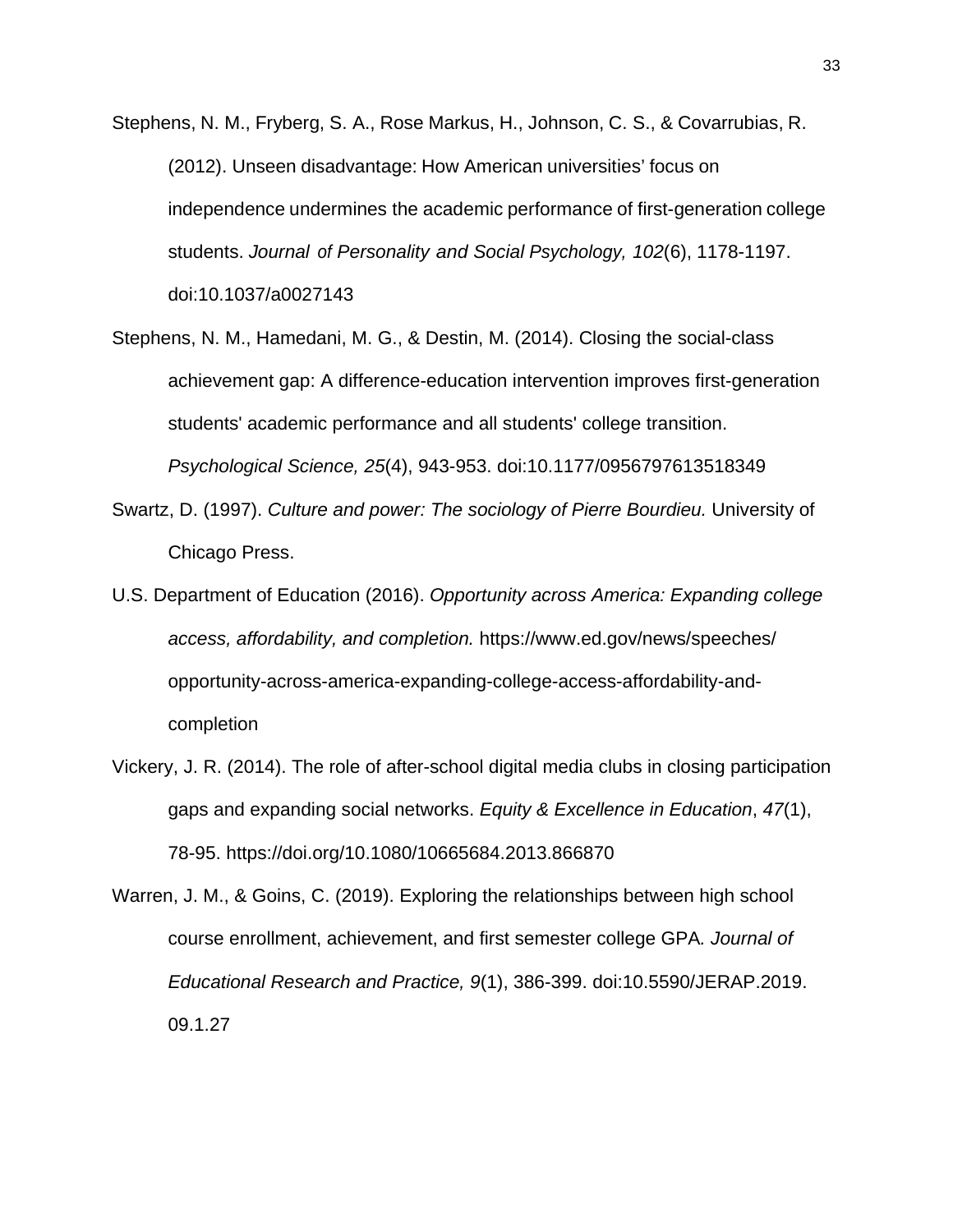- Warren, J. M., & Hale, R. W. (2016) Fostering non-cognitive development of underrepresented student through rational emotive behavior therapy: Recommendations for school counselor practice. *The Professional Counselor 6*(1), 89-106*.* doi:10.15241/jw.6.1.89
- Warren, J. M., & Hale, R. W. (2020). Predicting grit and resilience: Exploring college students' academic rational beliefs. *Journal of College Counseling, 23,* 154-167*.* doi:10.1002/jocc.12156
- Warren, J. M., Oxendine, J. L., & Ricks, J. R. (2020). *High school to college transition: The summer melt experience.* [Unpublished manuscript]. School of Education, North Carolina Central University.
- Whitley, S. E., Benson, G., & Wesaw, A. (2018). *First generation* student *success: A landscape analysis of programs and services at four-year institutions*. NASPA. http://cmmedia.hs.llnwd.net/v1/naspa\_firstgen/dmfile/NASPA-First-generation-Student-Success-FULL-REPORT.pdf
- Wilkins, A. C. (2014). Race, age, and identity transformations in the transition from high school to college for Black and first-generation White men. *Sociology of Education, 87*(3), 171-187. doi:10.1177/0038040714537901
- Zalaquett, C. P. (1999). Do students of noncollege-educated parents achieve less academically than students of college education parents? *Psychological Reports, 85*(6), 417-421. doi:10.2466/pr0.85.6.417-421